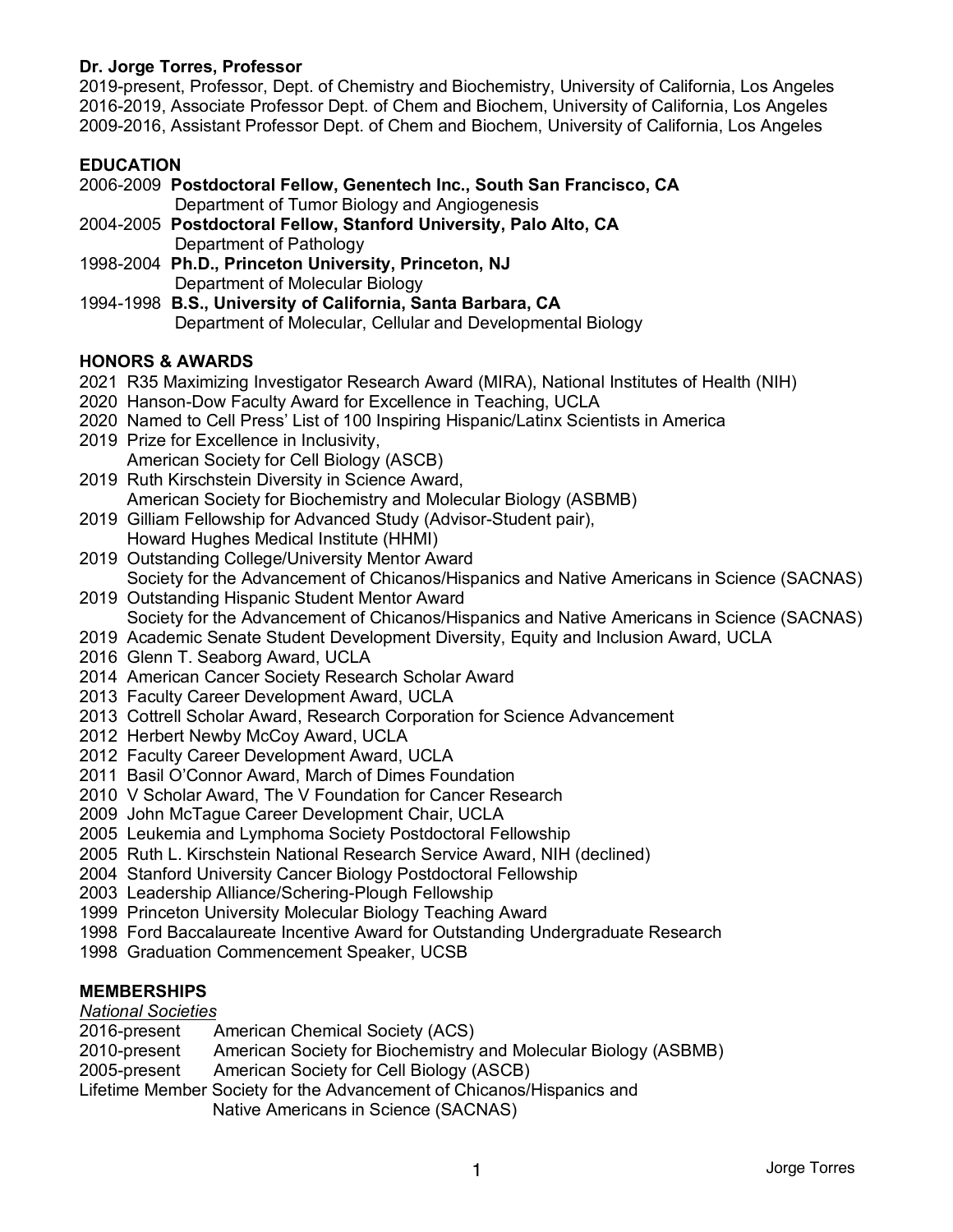### *UCLA Research Units*

2009-present UCLA Jonsson Comprehensive Cancer Center (JCCC) 2009-present UCLA Molecular Biology Institute (MBI)

### *UCLA Graduate and Postdoctoral Fellow Training Programs*

2017-present UCLA Tumor Cell Biology Training Program (TCB) 2016-present UCLA Postdocs Longitudinal Investment in Faculty Training (UPLIFT) 2011-2016 UCLA Biomedical Engineering Interdepartmental Program (BME-IDP) 2010-2020 UCLA Chemistry-Biology Interface Training Program (CBI) 2010-present UCLA Cellular and Molecular Biology Training Program (CMB) 2009-present UCLA Graduate Programs BMB, BMSB, ACCESS, and GPB

# **RESEARCH TRAINING EXPERIENCE**

### 2006-2009 **Postdoctoral Fellow**

 Proteomic and functional characterization of the mitotic spindle Advisor: **Dr. Peter Jackson**, Genentech Inc.

### 2004-2005 **Postdoctoral Fellow**

 The ubiquitin proteasome system in cell cycle control Advisor: **Dr. Peter Jackson**, Stanford University School of Medicine

### 1999-2004 **Ph.D. Thesis**

 The Rrm3p DNA helicase promotes genomic stability Advisor: **Dr. Virginia Zakian**, Princeton University

### 1998-1999 **Predoctoral Training**

 *Lab Rotation:* Phenotypic characterization of piebald deficient mice Advisor: **Dr. Shirley Tilghman**, Princeton University

 *Lab Rotation: D. melanogaster* deficiency screen for early developmental defects Advisor: **Dr. Eric Wieschaus**, Princeton University

 *Lab Rotation:* Humanizing the yeast telomere Advisor: **Dr. Virginia Zakian**, Princeton University

### 1995-1998 **Undergraduate Training**

 *Undergraduate Research Projects:* Isolation and characterization of Telomere Growth Inhibited Forever (TGIF) mutants in *Tetrahymena thermophila* and the *Tetrahymena* Genome Project. Advisor: **Dr. Eduardo Orias**, University of California at Santa Barbara

 *Undergraduate Summer Research (1997):* Analysis of complete telomerase RNA substitution mutants in *Tetrahymena thermophila* Advisor: **Dr. Elizabeth Blackburn**, University of California at San Francisco

### **PUBLICATIONS**

1. Bessler J.B., **Torres J.Z.**, and Zakian V.A. "The Pif1p subfamily of helicases: region-specific DNA helicases?", **Trends in Cell Biology** 2001 Feb;11(2):60-65. PMID:11166213

2. **Torres J.Z**., Bessler J.B., and Zakian V.A. "Local chromatin structure at the ribosomal DNA causes replication fork pausing and genome instability in the absence of the S. cerevisiae DNA helicase Rrm3p", **Genes & Development** 2004 Mar 1;18(5):498-503. PMID:15037547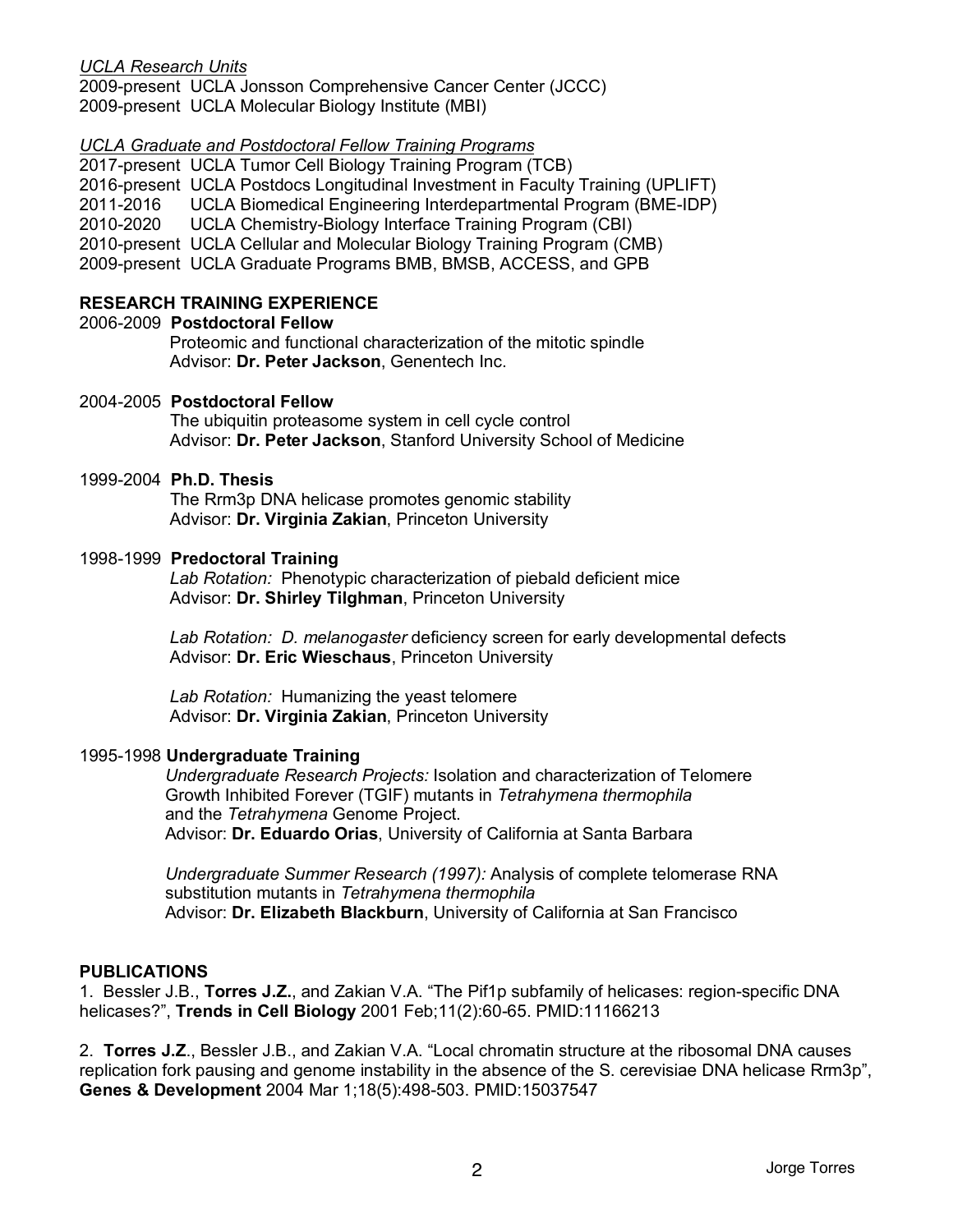3. **Torres J.Z**., Schnakenberg S.L., and Zakian V.A. "The Saccharomyces cerevisiae Rrm3p DNA helicase promotes genome integrity by preventing replication fork stalling: viability of rrm3 cells requires the intra S-phase checkpoint and fork restart activities", **Molecular and Cellular Biology** 2004 Apr;24(8):3198-212. PMID:15060144

4. Azvolinsky A, Dunaway S., **Torres J.Z.**, Bessler J.B., and Zakian V.A. "The S. cerevisiae Rrm3p DNA helicase moves with the replication fork and affects replication of all yeast chromosomes", **Genes & Development** 2006 Nov 15;20(22):3104-16. PMID:17114583

5. Ban K.H., **Torres J.Z.**, Miller J.J., Mikhailov A., Nachury M.V., Tung J.J., Rieder C.L., and Jackson P.K. "The END network couples spindle pole assembly to inhibition of the Anaphase- Promoting Complex/Cyclosome in early mitosis", **Developmental Cell** 2007 Jul;13(1):29-42. PMID:17609108

6. **Torres J.Z.**, Miller J.J., and Jackson P.K. "High-throughput generation of tagged stable cell lines for proteomic analysis", **Proteomics** 2009 May;9(10):2888-2891. PMID:19405035

7. **Torres J.Z.**, Ban K.H., and Jackson P.K. "A specific form of Phospho Protein Phosphatase 2 regulates Anaphase-promoting Complex/Cyclosome association with spindle poles", **Molecular Biology of the Cell** 2010 March 15;21:897-904. PMID:20089842

## **PUBLICATIONS SINCE APPOINTMENT AS ASSISTANT PROFESSOR AT UCLA**

8. **Torres J.Z.\*,** Summers M.K., Peterson D., Brauer M.J., Lee J., Senese S., Gholkar A.A., Lo Y.C., Lei X., Jung K., Anderson D.C., Davis D.P., Belmont L., and Jackson P.K. "The STARD9/Kif16a Kinesin Associates with Mitotic Microtubules and Regulates Spindle Pole Assembly", **Cell** 2011 Dec;9(6):1309- 1323. PMID:22153075. **\*Corresponding Author**

**Highlighted**: TV interviews: Univision (https://www.youtube.com/watch?v=MQOts75V8Cs) and CNN en Espanol; Radio interviews: KFI AM 640 and La Red; Journal highlight: Science-Business Exchange; Newspaper coverage: > 20 US and Latin American, including Health News Digest and Medical Xpress.

9. **Torres, J.Z.** "STARD9/Kif16a is a novel mitotic kinesin and antimitotic target", **Bioarchitecture** 2012 Jan 1;2(1):19-22. PMID:22754624. (Review)

10. Williams KJ, Argus JP, Zhu Y, Wilks MQ, Marbois BN, York AG, Kidani Y, Pourzia AL, Akhavan D, Lisiero DN, Komisopoulou E, Henkin AH, Soto H, Chamberlain BT, Vergnes L, Jung ME, **Torres JZ**, Liau LM, Christofk HR, Prins RM, Mischel PS, Reue K, Graeber TG, and Bensinger SJ. "An Essential Requirement for the SCAP/SREBP Signaling Axis to Protect Cancer Cells from Lipotoxicity", **Cancer Research** 2013 Apr 22;73:2850-2862. PMID:23440422.

11. Sakkiah, S., Arooj M., Lee K.W., and **Torres J.Z.** "Theoretical Approaches to Identify the Potent Scaffold for Human Sirtuin1 Activator: Bayesian Modeling and Density Functional Theory", **Medicinal Chemistry Research** 2014 March 09; 23(5) 2161-2700.

12. Sakkiah S., Senese S., Yang Q., Lee K.W., and **Torres J.Z.** "Dynamic and Multi-pharmacophore Modeling for Designing Polo-box Domain Inhibitors", **Plos One** 2014 Jul 18; 9(7):e101405. doi: 10.1371/journal.pone.0101405. eCollection 2014. PMID:25036740.

13. Senese S., Lo Y.C., Huang D., Zangle T.A., Gholkar A.A., Robert L., Homet B., Ribas A., Summers M.K., Teitell M.A., Damoiseaux R., and **Torres J.Z.** "Chemical Dissection of the Cell Cycle: Probes for Cell Biology and Anti-cancer Drug Development", **Cell Death & Disease** 2014 Oct 16;5:e1462. doi: 10.1038/cddis.2014.420. PMID:25321469.

14. Veena M.S., Wilken R., Zheng J.Y., Gholkar A, Venkatesan N, Vira D., Ahmed S., Basak S.K., Dalgard C.L., Ravichandran S, Batra R. K., Kasahara N., Elashoff D., Fishbein M.C., Whitelegge J.P., **Torres J.Z.**, Wang M.B., and Srivatsan E.S. "p16 protein and gigaxonin are associated with the ubiquitination of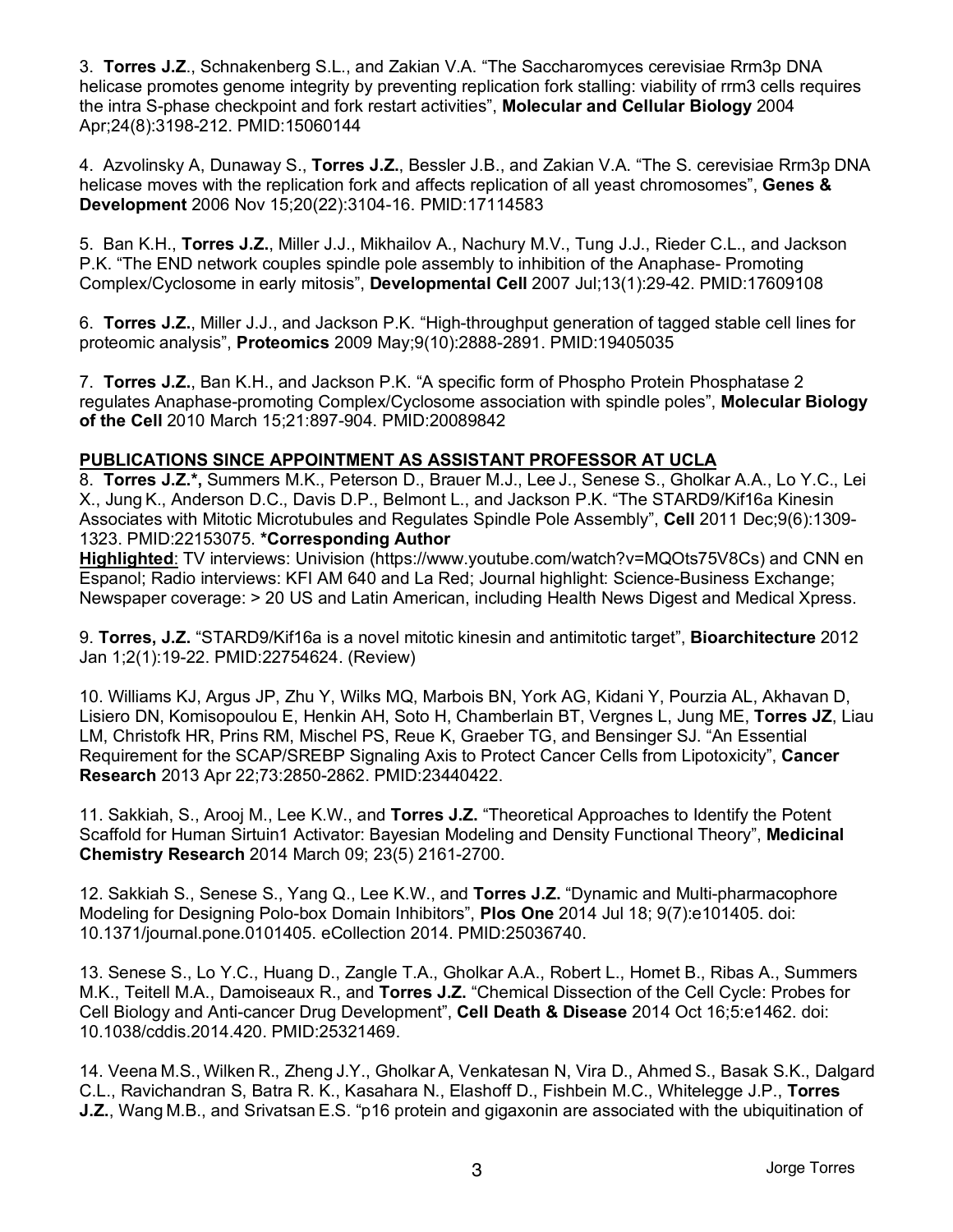NFkB in cisplatin-induced senescence of cancer cells", **Journal of Biological Chemistry** 2014 Oct 20. 289(50) 34921-34937. PMID:25331947.

15. Senese S., Cheung K., Lo Y.C., Gholkar A.A., Xia X., Wohlschlegel J.A., and **Torres J.Z.** "A Unique Insertion in STARD9's Motor Domain Regulates Its Stability", **Molecular Biology of the Cell** 2015 Feb 1;26(3):440-52. Epub 2014 Dec 10.2014. PMID: 25501367.

16. Lo Y.C., Senese S., Li C.M., Hu Q., Huang Y., Damoiseaux R., and **Torres J.Z.** "Large-scale Chemical Similarity Networks for Target Profiling of Compounds Identified in Cell-based Chemical Screens", **PLOS Computational Biology** 2015 Mar 31;11(3):e1004153. doi:

10.1371/journal.pcbi.1004153. eCollection 2015 Mar. PMID:25826798.

**Highlighted**: Selected for the front cover of the PLOS Computational Biology web page. The CSNAP web server (http://services.mbi.ucla.edu/CSNAP/) that was established as part of this publication has been used by research labs around the world. Metrics are available.

17. Gholkar A.A., Senese S., Lo Y.C., Capri J., Deardorff W.J., Dharmarajan H., Contreras E., Hodara E., Whitelegge J.P., Jackson P.K., and **Torres J.Z.** "Tctex1d2 Associates with Short-Rib Polydactyly Syndrome Proteins and is Required for Ciliogenesis", **Cell Cycle** 2015 Apr 3;14(7):1116-1125. PMID:25830415.

**Highlighted**: Selected for news and views coverage, see review: Mukhopadhyay S. "Tctex1d2 a Potential Link to Skeletal Ciliopathies" Cell Cycle. 2015;14(3):293-4. PMID:25590661.

18. Xia X., Gholkar A., Senese S., and **Torres J.Z.** "A LCMT1-PME1 Methylation Equilibrium Controls Mitotic Spindle Size", **Cell Cycle** 2015 Jun.18;14(12):1938-1947. PMID:25839665.

19. McNamara D.E., Senese S., Yeates T.O., and **Torres J.Z.** "Structures of potent anticancer compounds bound to tubulin", **Protein Science** 2015 Jul;24(7):1164-1172. doi: 10.1002/pro.2704. Epub 2015 May 27. PMID:25970265.

**Highlighted**: Selected to be highlighted at the front of the issue of Protein Science.

## **PUBLICATIONS SINCE ADVANCEMENT TO ASSOCIATE PROFESSOR AT UCLA**

20. Gholkar A.A., Senese S., Lo Y.C., Vides E., Contreras E., Hodara E., Capri J., Whitelegge J.P., and **Torres J.Z.** "The X-linked-Intellectual-Disability-Associated Ubiquitin Ligase Mid2 Interacts with Astrin and Regulates Astrin Levels to Promote Cell Division" **Cell Reports** 2016 Jan 12;14(2):180-188. doi: 10.1016/j.celrep.2015.12.035. Epub 2015 Dec 31. PMID:26748699

21. Cheung K., Senese S., Kuang J., Bui N., Ongpipattanakul C., Gholkar A., Cohn W., Capri J., Whitelegge J.P., and **Torres J.Z.** "Proteomic Analysis of the Mammalian Katanin Family of Microtubulesevering Enzymes Defines Katanin p80 subunit B-like 1 (KATNBL1) as a Regulator of Mammalian Katanin Microtubule-severing", **Molecular & Cellular Proteomics** 2016 May;15(5):1658-69. doi:10.1074/mcp.M115.056465. Epub 2016 Feb 29. PMID:26929214

22. Soh H., Venkatesan N.,Veena M.S., Ravichandran S., Zinabadi A., Basak S.K., Parvatiyar K., Srivastava M., Liang L.J., Gjertson D.W., **Torres J. Z.,** Moatamed N.A., and SrivatsanE.S. "Cystatin E/M suppresses tumor cell growth through cytoplasmic retention of NF-κB", **Molecular and Cellular Biology** 2016 May 31;36(12):1776-92. doi: 10.1128/MCB.00878-15. PMID:27090639

23. Lo Y.C., Senese S., Damoiseaux R., and **Torres J.Z.** "3D Chemical Similarity Networks for Structure-Based Target Prediction and Scaffold Hopping", **ACS Chemical Biology** 2016 Aug 19;11(8):2244-53. doi: 10.1021/acschembio.6b00253. PMID:27285961

24. Gholkar A.A., Cheung K., Williams K.J., Lo Y.C., Hamideh S.A., Nnebe C., Khuu C., Bensinger S.J. and **Torres J.Z.** "Fatostatin Inhibits Cancer Cell Proliferation by Affecting Mitotic Microtubule Spindle Assembly and Cell Division", **Journal of Biological Chemistry** 2016 Aug 12;291(33):17001-8. doi: 10.1074/jbc.C116.737346. PMID:27378817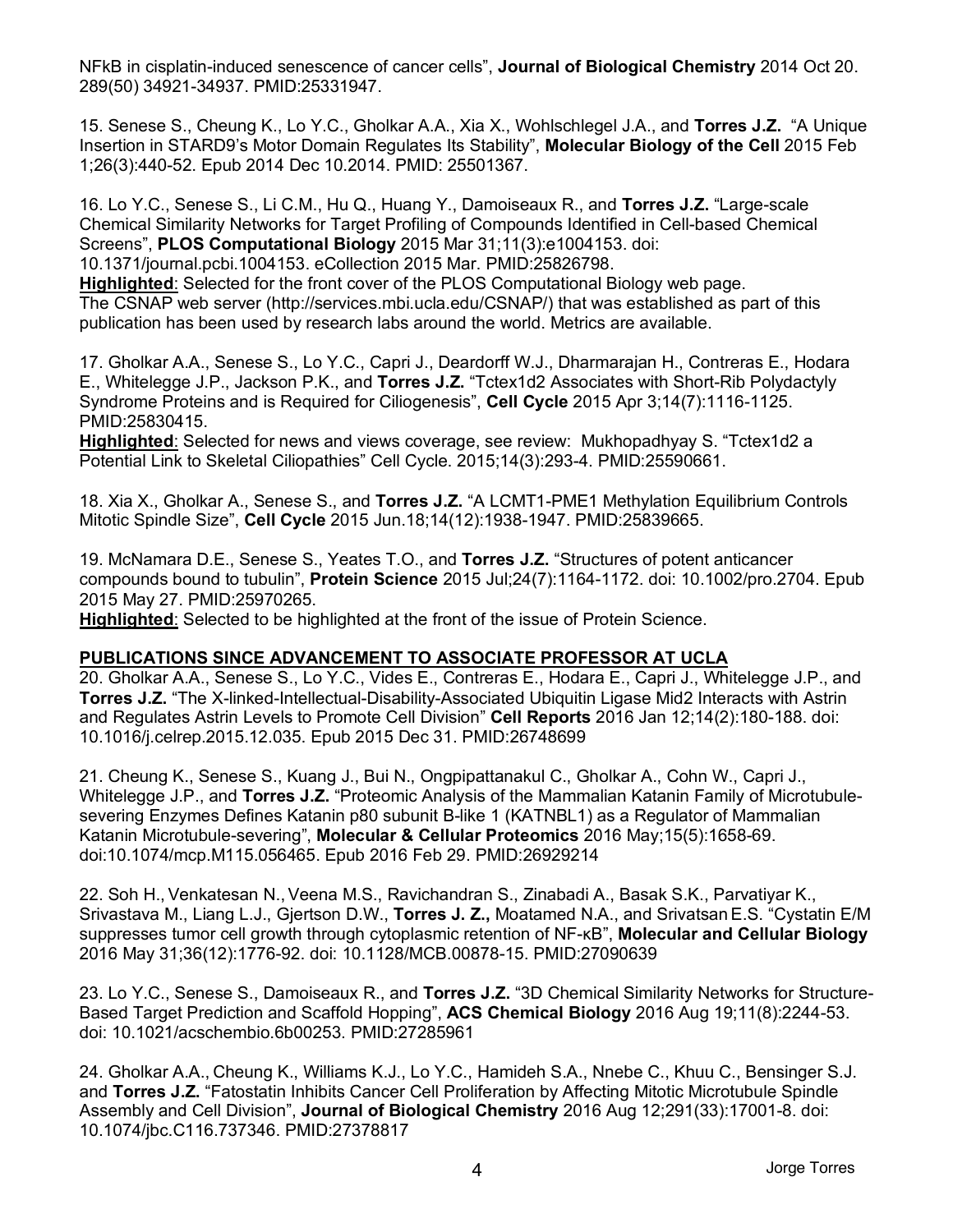25. Lo Y.C. and **Torres J.Z.** "Chemical Similarity Networks for Drug Discovery", **Special Topics in Drug Discovery**, 2016 Nov. 30, Ch.3, pgs. 53-72, doi: 10.5772/65106, ISBN 978-953-51-2800-7, Print ISBN 978-953-51-2799-4. (Book Chapter)

26. Lo Y.C., Gui R., Honda H., and **Torres J.Z.** "Computer-Aided Biosensor Design", **Computer-aided Technologies –Applications in Engineering and Medicine**, 2016 Dec. 7, Ch.6, pgs. 121-135, doi: 10.5772/65038, ISBN 978-953-51-2788-8, Print ISBN 978-953-51-2787-1. (Book Chapter)

27. Lo Y.C., Gui R., Honda H., and **Torres J.Z.** "Quantitative Methods in System-based Drug Discovery", **Complex Systems, Sustainability and Innovation**, 2016 Dec. 14, Ch.5, pgs.85-98, doi: 10.5772/65833, ISBN 978-953-51-2842-7, Print ISBN ISBN 978-953-51-2841-0. (Book Chapter)

28. Bradley M., Ramirez I., CheungK., Gholkar A.A., and **Torres J.Z.** "Inducible LAP-tagged Stable Cell Lines for Investigating Protein Function, Spatiotemporal Localization and Protein Interaction Networks", **Journal of Visualized Experiments** 2016 Dec. 24, (118):1-9, e54870, doi:10.3791/54870. PMID:28060263

29. Chan A.H., Yi S.W., Weiner E.M., Amer B.R., Sue C.K., Wereszczynski J., Dillen C.A., Senese S., **Torres J.Z.**, McCammon J., Miller L.S., Jung M.E., and Clubb R.T. "NMR Structure-Based Optimization of *Staphylococcus aureus* Sortase A Pyridazinone Inhibitors", **Chemical Biology & Drug Design** 2017 Feb. 3., doi: 10.1111/cbdd.12962 PMID:28160417

30. Fernández-Del-Río L., Nag A., Gutiérrez Casado, E., Ariza, J., Awad A.M., Joseph A.I., Kwon O., Verdin E., de Cabo R., Schneider C., **Torres J.Z.,** Burón M.I., Clarke C.F., and Villalba J.M., "Kaempferol increases levels of coenzyme Q in kidney cells and serves as a biosynthetic ring precursor", **Free Radical Biology & Medicine** 2017 Jun 8. pii: S0891-5849(17)30629-9. doi: 10.1016/j.freeradbiomed.2017.06.006. PMID:28603085

31. Lo Y.C., Senese S., France B., Gholkar A.A., Damoiseaux R., and **Torres J.Z. "**Computational Cell Cycle Profiling of Cancer Cells for Prioritizing FDA-Approved Drugs with Repurposing Potential", **Scientific Reports** 2017 Sep 12;7(1):11261. doi: 10.1038/s41598-017-11508-2. PMID:28900159

32. Senese S., Lo Y.C., Gholkar A.A., Li C.M., Huang Y., Mottahedeh J., Kornblum H.I., Damoiseaux R., and **Torres J.Z.** "Microtubins: a Novel Class of Small Synthetic Microtubule Targeting Drugs that Inhibit Cancer Cell Proliferation", **Oncotarget** 2017 Oct 19;8(61):104007-104021. doi: 10.18632/oncotarget.21945. eCollection 2017 Nov 28. PMID:29262617

33. Ünal E. and **Torres J.Z.** "Ensuring Fidelity of Chromosome Segregation", **Molecular Biology of the Cell** 2018 Mar 15;29(6):687. doi: 10.1091/mbc. E17-11-0673. PMID:29535171 (Meeting Review)

34. Lacks D.R., Oses-Prieto J.A., Alvarado A.G., Nakashima J., Chand S., Azzam D.B., Gholkar A.A., Sperry J., Ludwig K., Condro M.C., Nazarian S., Cardenas A., Shih M.Y.S., Damoiseaux R., France B., Orozco N., Visnyei K., Crisman T. J., Gao F., **Torres J.Z.,** Coppola G., Burlingame A.L., and Kornblum H.I., "A Molecular Cascade Modulates MAP1B and Confers Resistance to mTOR Inhibition in Human Glioblastoma", **Neuro Oncology** 2018 May 18;20(6):764-775. doi: 10.1093/neuonc/nox215. PMID:29136244

# **PUBLICATIONS SINCE ADVANCEMENT TO FULL PROFESSOR AT UCLA**

35. Lo Y.C. and **Torres J.Z.** "In Silico Repurposing of Cell Cycle Modulators for Cancer Treatment", **In Silico Drug Design: Repurposing Techniques and Methodologies,** 2019 April. 1, Ch.9, doi: https://doi.org/10.1016/B978-0-12-816125-8.00009-2, Print ISBN 9780128161258. (Book Chapter)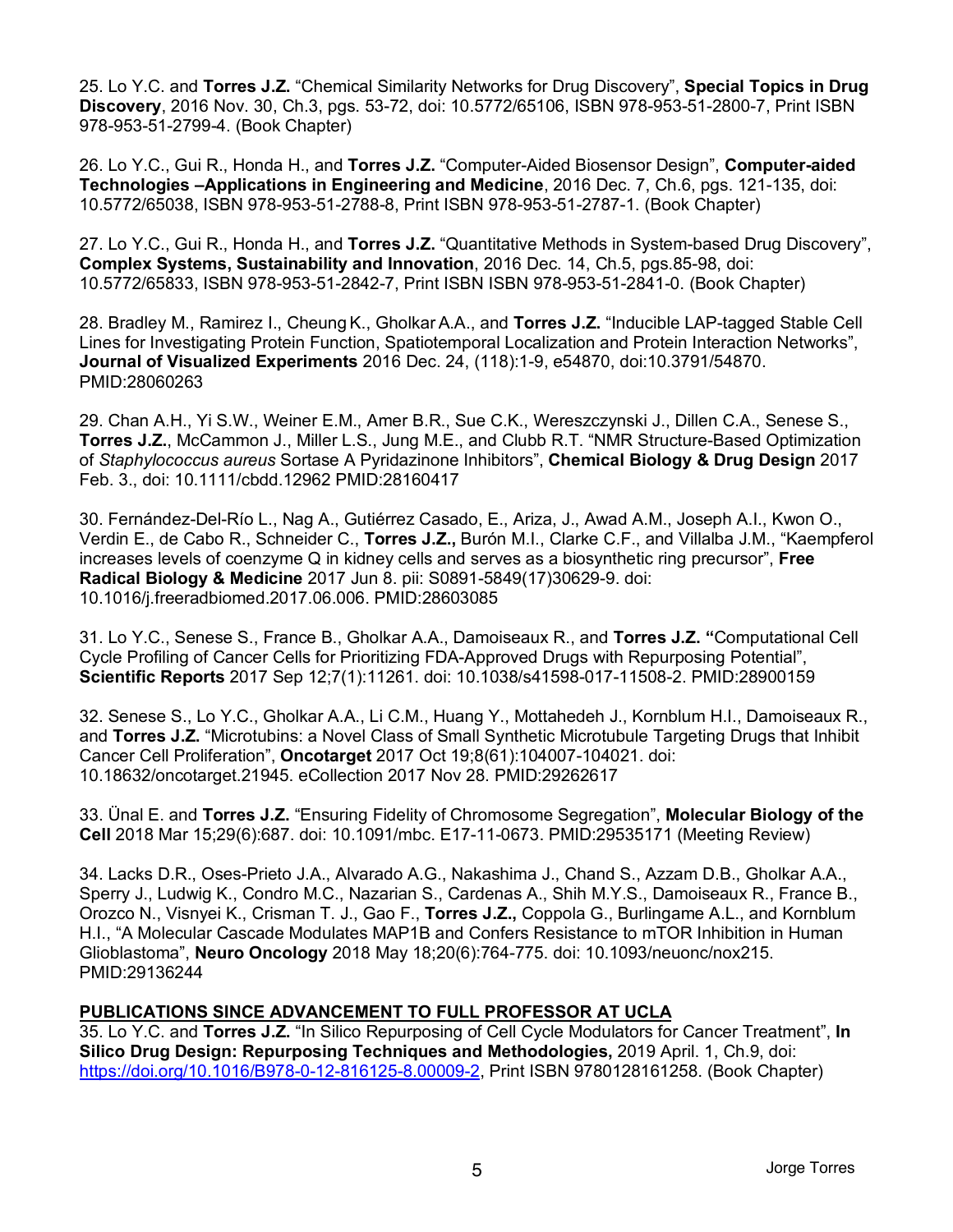36. Ong J.Y. and **Torres J.Z.** "E3 Ubiquitin Ligases in Cancer and Their Pharmacological Targeting", **Ubiquitin Proteasome System - Current Insights into Mechanism Cellular Regulation and Disease**, 2019 Feb. 15, doi: 10.5772/intechopen.82883, Print ISBN 978-1-83880-491-6. (Book Chapter)

37. Xia X., Lo Y.C., Gholkar A.A., Senese S., Ong J.Y., Velasquez E.F., Damoiseaux R., and **Torres J.Z.** "Leukemia Cell Cycle Chemical Profiling Identifies the G2-Phase Leukemia Specific Inhibitor Leusin-1", **ACS Chemical Biology** 2019 May 17;14(5):994-1001. doi: 10.1021/acschembio.9b00173. Epub 2019 May 8. PMID:31046221

38. Ong J.Y. and **Torres J.Z.** "Dissecting the Mechanisms of Cell Division", **Journal of Biological Chemistry** 2019 Jul 26;294(30):11382-11390. doi: 10.1074/jbc.AW119.008149. Epub 2019 Jun 7. PMID:31175154 (Review)

39. Sawicki M.P., Gholkar A.A., and **Torres J.Z.** "Menin Associates with the Mitotic Spindle and is Important for Cell Division", **Endocrinology** 2019 Aug 1;160(8):1926-1936. doi: 10.1210/en.2019-00274. PMID:31211356

40. **Torres J.Z**. "Fostering Inclusion and Diversity Through Research, Teaching, Mentoring, and Outreach", **Molecular Biology of the Cell** 2019 Nov 1;30(23):2870-2872. doi: 10.1091/mbc.E19-07- 0379. PMID: 31671035 (Essay).

41. Gholkar A.A., Schmollinger S., Velasquez E.F., Lo Y.C., Cohn W., Capri J., Dharmarajan H., Deardorff W.J., Gao L.W., Abdusamad M. Whitelegge J.P., and **Torres J.Z**. "Regulation of Iron Homeostasis Through Parkin-mediated Lactoferrin Ubiquitylation", **Biochemistry** 2020 Aug 18;59(32):2916-2921. PMID: 32786404

42. Ong J.Y. and **Torres J.Z.** "Phase Separation in Cell Division", **Molecular Cell** 2020 Oct 1;80(1):9-20. doi: 10.1016/j.molcel.2020.08.007. PMID: 32860741 (Review).

43. Ong J.Y., Bradley M.C., and **Torres J.Z.** "Phospho-Regulation of Mitotic Spindle Assembly", **Cytoskeleton** 2020 Dec;77(12):558-578. doi: 10.1002/cm.21649. PMID: 33280275 (Review).

44. Ramirez I., Gholkar A.A., Velasquez E.F., Guo X., Tofig B., Damoiseaux R., and **Torres, J.Z.** "The Myosin Regulatory Light Chain Myl5 Localizes to Mitotic Spindle Poles and is Required for Proper Cell Division", **Cytoskeleton** 2021 Feb;78(2):23-35. doi: 10.1002/cm.21654. PMID: 33641240

45. Guo X., Garcia Y.A., Ramirez I., Velasquez E.F., Gao L.W., Gholkar A.A., Whitelegge J.P., Tofig B., Damoiseaux R., and **Torres, J.Z.** "DUSP7 Regulates the Activity of ERK2 to Promote Proper Chromosome Alignment During Cell Division", **Journal of Biological Chemistry** 2021 Jan-Jun;296:100676. doi: 10.1016/j.jbc.2021.100676. Epub 2021 Apr 16. PMID: 33865857

46. Garcia Y.A., Velasquez E.F., Gao L.W., Gholkar A.A., Clutario K.M., Cheung K., Williams-Hamilton T., Whitelegge J.P., and **Torres J.Z.** "Mapping Proximity Associations of Core Spindle Assembly Checkpoint Proteins", **Journal of Proteome Research** 2021 Jul 2;20(7):3414-3427. doi: 10.1021/acs.jproteome.0c00941. PMID: 34087075 **Highlighted**: \* Selected for July front cover of the Journal of Proteome Research.

47. Lynn N.A., Martinez E., Nguyen H., and **Torres J.Z.** "The Mammalian Katanin Family of Microtubule-Severing Enzymes", **Frontiers in Cell and Developmental Biology** 2021 Aug 3;9:692040 (Review).

48. Velasquez E.F., Garcia Y.A., Ramirez I., Gholkar A.A., and **Torres J.Z.** "CANVS: an easy-to-use application for the analysis and visualization of mass spectrometry-based protein-protein interaction/association data, **Molecular Biology of the Cell** 2021 Aug 25: mbcE21050257, doi: 10.1091/mbc.E21-05-0257. PMID: 34432510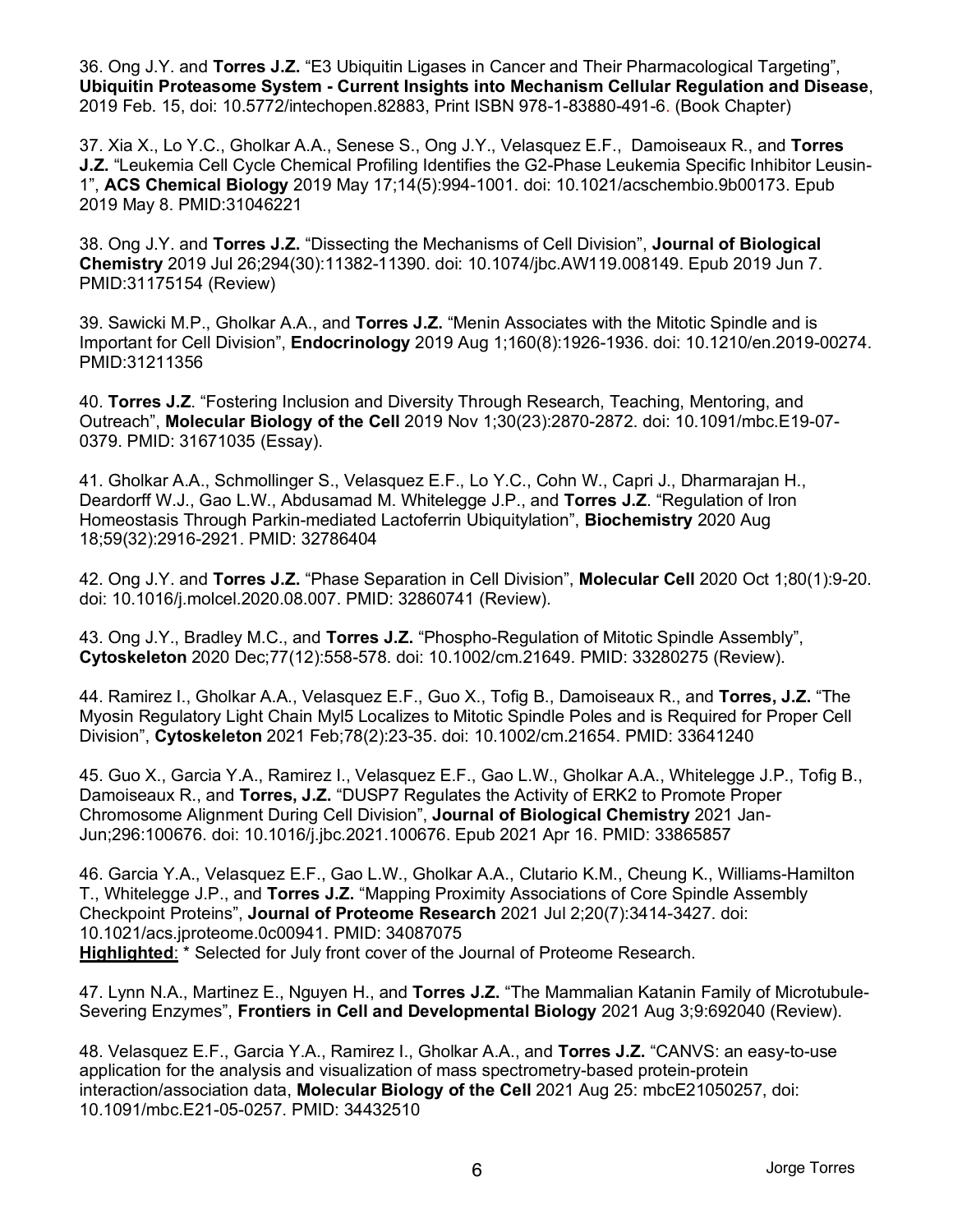## **Complete List of Published Work in MyBibliography:**

http://www.ncbi.nlm.nih.gov/sites/myncbi/jorge.torres.1/bibliography/47198792/public/?sort=date&directio n=ascending

## **Patents**

**Torres J.Z.,** Damoiseaux R., Yeates T.O., Senese S., McNamara D.E., Senese S., Lo Y.C. Tubulin-binding Compounds, Compositions and Uses Related Thereto. Patent: US 10,913,750 B2, Feb 9<sup>th</sup> 2021

## **TEACHING EXPERIENCE**

*Main Courses*

2020-present Chem204D, Research Seminar/Career Development in Cellular and Molecular Biology 2020-present Chem203D, Responsible Conduct of Research Seminar in Cellular and Molecular Biology 2019-present Chem150/250, Research Integrity Training in Cellular and Molecular Biology 2011-2019 Chem165/265, Posttranslational Modifications in Human Disease

2010-2018 Chem269E, Cellular Assemblies

2013 MB298, The Cell Cycle: Mechanisms and Implications for Cancer Therapy *8 yr avg. instructor rating on a 9 point scale: Chem165=8.6/9, Chem265=8.5/9, Chem269E=8.6/9, 1 yr instructor rating on a 9 point scale: MB298= 9/9,* 

*2 yr avg. instructor rating on a 9 point scale: Chem150=8.5/9, Chem250=8.75/9*

*3 yr avg. instructor rating on a 9 point scale: Chem203D= 8.7/9, Chem204D= 8.5*

## *Fiat Lux Courses*

2020-present BMD RES-19, Kindness in Science: Diversity, Health Disparities & Greater Advancements 2020-present BMD RES-19, UCLA Landmark Studies in the Treatment of Cancer *2 offerings instructor rating on a 5 point scale: Landmark Studies=4.75/5, Kindness in Science=4.7/5*

*Seminars and Research Courses, Listed by Course Number* 

2015-present MolBio596, Directed Individual Study

2014-present Chem199, Directed Research

2012-present BMD RES-199, Directed Biomedical Research

2011-present Chem375, Teaching Apprenticeship Practicum

2011-present Bioengineering 596, Directed Individual Study

2011-present Chem598, Research Master Thesis

2011-present Chem599, Dissertation Research

2011-2012 Chem194, Research Group Seminar

2010-present Chem99, Student Research Projects

2010-present Chem196A/B, Research Apprenticeship

2010-present Chem256X, Microtubules and Disease

2009-present Chem596, Directed Individual Study

# *Guest Lectures*

| 2018 |  | Chem 203D Advanced Topics in Responsible Conduct in CMB Research |  |  |  |  |
|------|--|------------------------------------------------------------------|--|--|--|--|
|      |  |                                                                  |  |  |  |  |

- 2018 Chem 205B Issues on the Chemistry-Biology Interface
- 2017 Chem 204 Student Research Seminar
- 2014 & 2017 Chem 400, Safety in Chemical and Biochemical Research
- 2012-2013 MIMG-C234, Discussion Leader, Ethics & Accountability in Biomedical Research
- 2012 UCLA-MSTP, Introduction to Biomedical Research at UCLA
- 2012 BR5HB, Biomedical Research 5HB
- 2009-2012 Chem 268, Biochemistry Faculty Research Seminar
- 2009 Chem 269B, Molecular Recognition and Bioenergetics
- 1999 *Assistant in Instruction:* Advanced Genetics, Princeton University
- 1998 *Assistant in Instruction:* Introduction to Molecular Biology, Princeton University
- 1998 *Undergraduate Teaching Fellow:* High School Biology, Santa Barbara, CA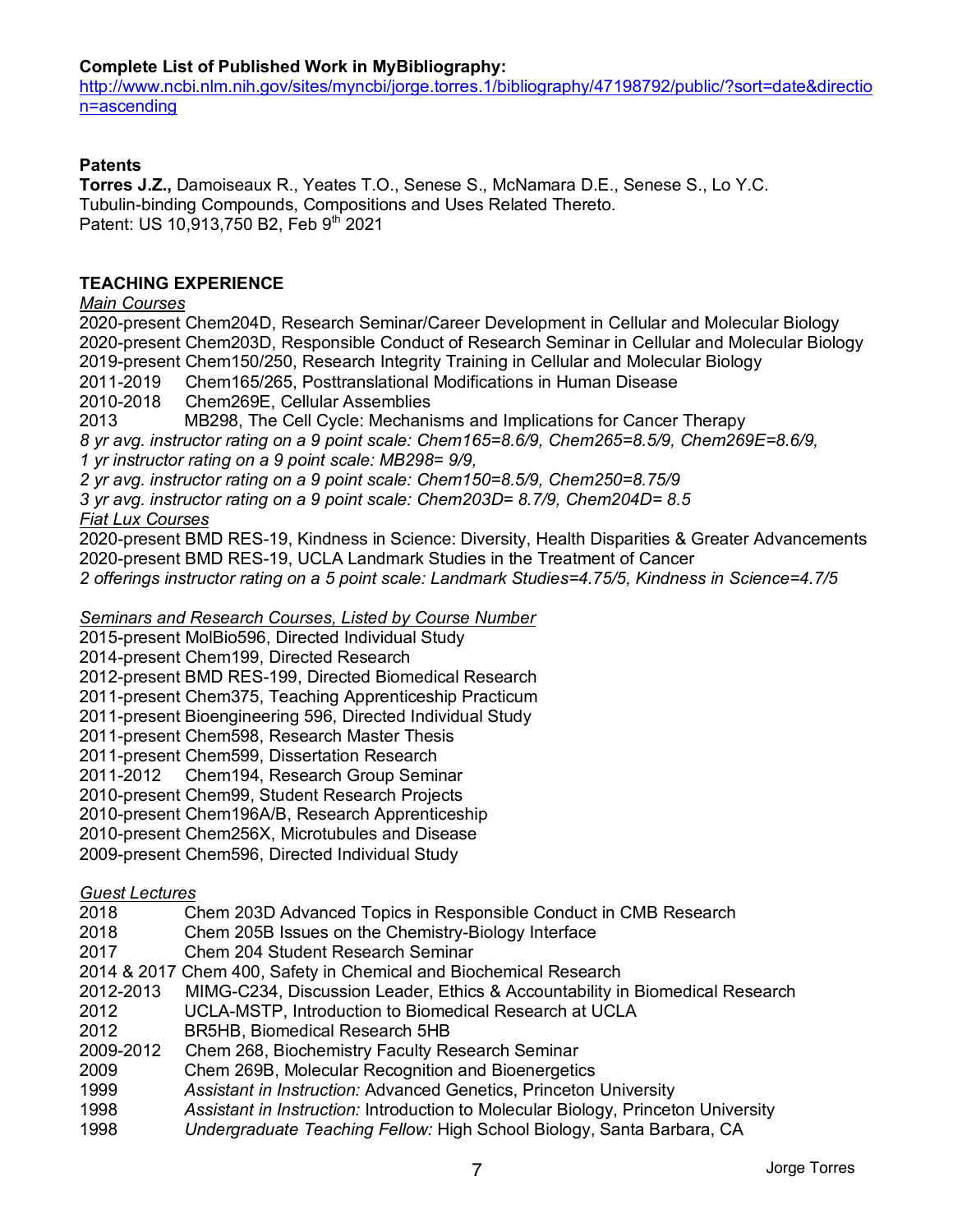# **MENTORING EXPERIENCE (in the Torres lab: 42 women, 17 men; 30 from underrepresented groups)**

|                         | <b>Postdoc Fellows</b>     | <b>Dates</b> | <b>Awards</b>                    | <b>Current Position If Graduated</b>                               |
|-------------------------|----------------------------|--------------|----------------------------------|--------------------------------------------------------------------|
| 1                       | Silvia Senese              | 2010-15      | <b>JCCF Fellowship</b>           | Clinical Trials Analyst, Cornell Medical School                    |
| $\mathbf{2}$            | Suguna Sakkiah             | 2013-14      |                                  | Staff, FDA/National Center for Toxicology                          |
| 3                       | Qianfan Yang               | 2014-15      | <b>CAS Fellowship</b>            | Primary investigator, Sichuan University                           |
| 4                       | Yenni Garcia               | 2016-20      | <b>T32 TCB Fellowship</b>        |                                                                    |
| 5                       | Xiao Guo                   | 2017-        | <b>JCCF Fellowship</b>           |                                                                    |
|                         | <b>Ph.D. Grad Students</b> | <b>Dates</b> | <b>Awards</b>                    | <b>Current Position If Graduated</b>                               |
| 1                       | Xiaoyu Xia                 | 2010-15      |                                  | Clinical Trials Manager, City of Hope                              |
| $\overline{2}$          | Keith Cheung               | 2011-16      | Whitcome Fellowship              | Scientist Actym Therapeutics Inc.                                  |
| 3                       | Yu-Chen Lo                 | 2011-16      | <b>CINF Scholarship</b>          | Postdoc, Stanford University                                       |
| 4                       | Ivan Ramirez               | 2015-21      | NSF-Bridge Fellowship            |                                                                    |
| 5                       | Kevin Clutario             | 2016-        | T32 TCB Fellowship               |                                                                    |
| 6                       | Joseph Ong                 | 2017-        | <b>NSF-GRFP Fellowship</b>       |                                                                    |
| 7                       | Erick Velasquez            | 2017-        | <b>HHMI Gilliam Fellowship</b>   |                                                                    |
| 8                       | Nicole Lynn                | 2019-        | NSF-GRFP Fellowship              |                                                                    |
| 9                       | Kayla Rich                 | 2021-        |                                  |                                                                    |
|                         | <b>M.S. Grad Students</b>  | <b>Dates</b> | <b>Awards</b>                    | <b>Current Position If Graduated</b>                               |
| 1                       | Melisa Chavez              | 2010-11      | T32 CMB Fellowship               | LAUSD K-12 Educator                                                |
| $\overline{\mathbf{c}}$ | Lisa Cao                   | 2013         | Departmental Scholar             | <b>UCLA M.D. Practicing Orthopedic Surgery</b>                     |
| 3                       | Hanan Baker                | 2015         | Departmental Scholar             | Cornell Medical School M.D./Ph.D. Student                          |
| 4                       | Thuy Tran                  | 2015-16      | <b>NSF Fellowship</b>            | In Home Health Care Provider                                       |
|                         | <b>Undergrad Students</b>  | <b>Dates</b> | <b>Awards</b>                    | <b>Current Position If Graduated</b>                               |
| 1                       | Samuel Asanad              | 2010         |                                  | Non-profit Startup                                                 |
| $\overline{c}$          | Jennifer Chen              | 2010         |                                  | Florida Int. Univ. M.D. Practicing Physician                       |
| 3                       | Lisa Cao                   | 2010-12      | Departmental Scholar             | UCLA M.D. Practicing Orthopedic Surgery                            |
| 4                       | William Deardorff          | 2010-13      |                                  | St. Louis Univ. M.D. Practicing Internal Med                       |
| 5                       | Harish Dharmarajan         | 2010-13      |                                  | Baylor Univ. M.D. Practicing Otolaryngology                        |
| 6                       | Ngoc Bui                   | 2010-13      | <b>HHMI EXROP Fellow</b>         | Georgetown Univ. M.D. Practicing Oncology                          |
| $\overline{7}$          | Gabriela Gonzalez          | 2011         |                                  | <b>UCLA M.D. Residency Urology</b>                                 |
| 8                       | Sneha Venkatraman          | 2012         |                                  | M.S. CSUCI, Stanford University Research Assist.                   |
| $\overline{9}$          | Jing Kuang                 | 2012-13      |                                  | Thermo Fisher Inc., Industry                                       |
| 10                      | Thet Pyone                 | 2012-13      |                                  | Boehringer Ingelheim Inc., Industry                                |
| 11                      | Elnaz Kohanbash            | 2012-13      |                                  | Chapman Univ. Pharmacy School                                      |
| 12                      | Elektra K. Robinson        | 2013         | <b>UC LEADS Scholar</b>          | UCSC Ph.D. Graduate Student                                        |
| 13                      | Edmundo Vides              | 2013         | NIH IMSD Scholar                 | Stanford University Ph.D. Graduate Student                         |
| 14                      | Jiaen Kuang                | 2013-14      |                                  | B.S. Cal State Univ. East Bay Nursing                              |
| 15                      | <b>Ely Contreras</b>       | 2013-15      | NIH IMSD Scholar                 | Northwestern Univ. Ph.D. Graduate Student                          |
| 16                      | Emmanuelle Hodara          | 2013-15      | Regents Scholar                  | USC/Caltech M.D./Ph.D. Student                                     |
| 17                      | Hoai-Thu Ho                | 2013-16      |                                  | Spectra Laboratories, Industry                                     |
| 18                      | Ing Ongpipattanakul        | 2014-16      |                                  | University of Illinois Ph.D.,                                      |
| 19                      | Hang (Karen) Wong          | 2014-16      | Dean's Prize                     | UCSF Ph.D., Scientist Color Inc.                                   |
| 20                      | Mai Abdusamad              | 2015-17      | NIH IMSD Scholar<br>Dean's Prize | Broad MIT/Harvard Genomics Scholar,<br>UC-Davis M.D./Ph.D. Student |
| 21                      | Cindy Khuu                 | 2015         | <b>UC LEADS Scholar</b>          | UCD Ph.D. Graduate Student                                         |
| 22                      | Chelsea Nnebe              | 2015         | <b>UC-HBCU Fellow</b>            | Stanford University M.D./Ph.D. Student                             |
| 23                      | Shadia A. Hamideh          | 2015-16      | Dean's Prize, MARC               | <b>Clinical Trials Kaiser Permanente</b>                           |
| 24                      | <b>Abril Morales</b>       | 2016-18      | NIH IMSD Scholar                 | UCLA Ph.D. Graduate Student                                        |
| 25                      | <b>Taylor Williams</b>     | 2016         | <b>UC-HBCU Fellow</b>            | Morehouse Medical School M.D. Student                              |
| 26                      | Hyein Kil                  | 2016-17      |                                  | Retina Macula Institute, Industry Clinical Research                |
| 27                      | Nicole Filbert             | 2017-19      | <b>ABRCMS Pres Award</b>         | Marist College PA Program Student                                  |
| 28                      | Quynh Hai Dam              | 2017         |                                  | The Ohio State University Pharm.D. Student                         |
| 29                      | Carlos Hernandez           | 2017         |                                  |                                                                    |
| 30                      | Katherine S. Morillo       | 2017         | Amgen Scholar                    | Princeton University Ph.D. Graduate Student                        |
| 31                      | Toyosi Falegan             | 2017         | <b>UC-HBCU Fellow</b>            | Howard University Medical School M.D. Student                      |
| 32                      | Vivian Yang                | 2017-19      | Dept. Research Fellow            | UCLA Ph.D. Graduate Student                                        |
| 33                      | Joanne Park                | 2017-19      |                                  | Medical Assistant Cardiac-Vascular Intervention                    |
| 34                      | Liliana Perez              | 2017-19      | Dept. Research Fellow            | Curative Inc., Industry Research and Development                   |
| 35                      | Ilayda Sekercioglu         | 2018-19      |                                  |                                                                    |
| 36                      | Hieu Nguyen                | 2018-21      | Beckman Scholar                  | Genentech Inc., Industry                                           |
| 37                      | <b>Emily Martinez</b>      | 2019-        | <b>CAMP Scholar</b>              |                                                                    |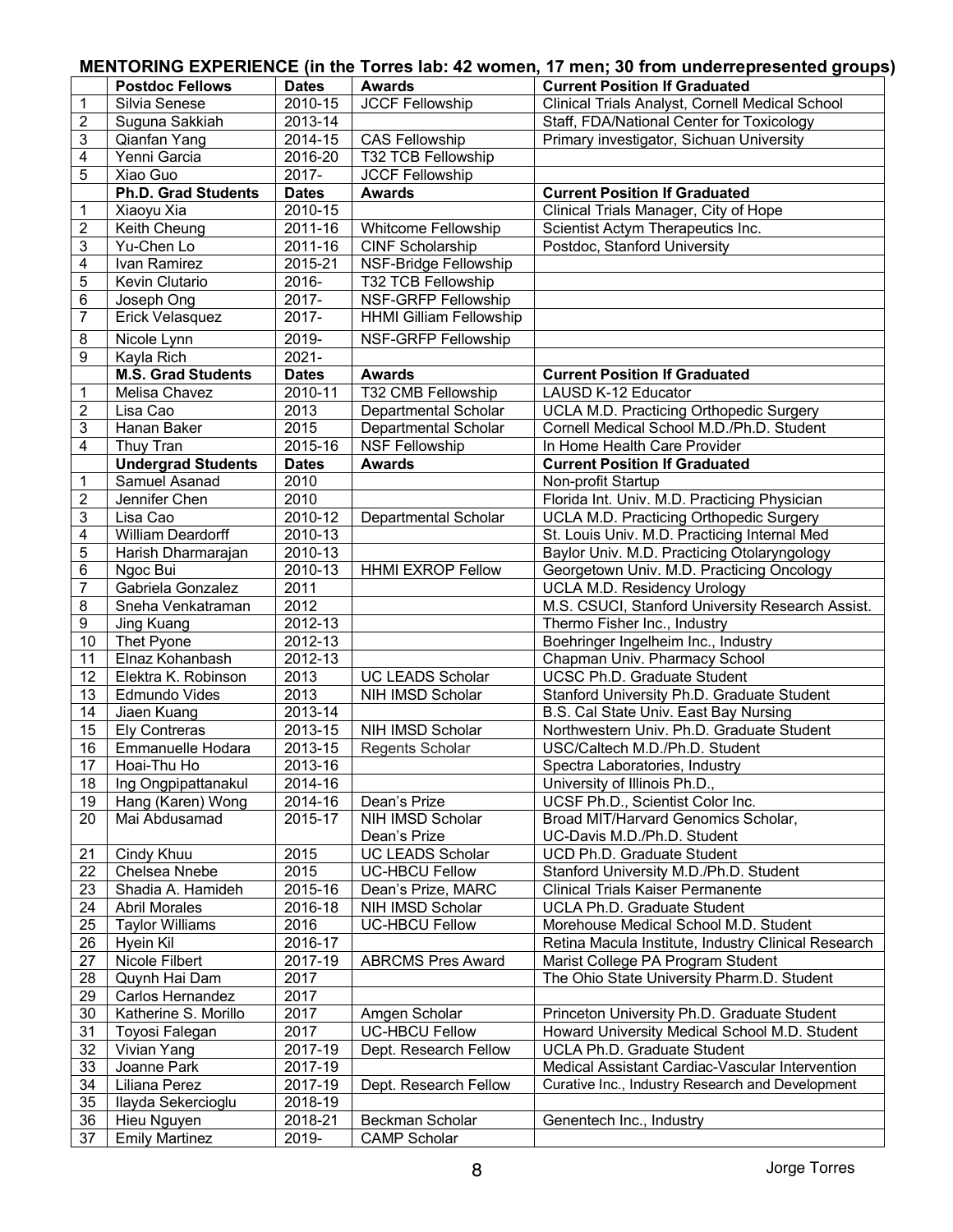| 38 | Carlos De La Torre | 2019     |                       |                                 |
|----|--------------------|----------|-----------------------|---------------------------------|
| 39 | Ngozi Obuseh       | 2019     | <b>UC-HBCU Fellow</b> | Howard University Undergraduate |
| 40 | Daniel Lee         | 2019     |                       |                                 |
| 41 | Jeffrey Huvnh      | 2020-    |                       |                                 |
| 42 | Jenin Alcaraz      | $2020 -$ | <b>CARE Fellow</b>    |                                 |
| 43 | Jalie Edgemon      | 2020-    |                       |                                 |

# **MENTORING EXPERIENCE CONTINUED**

| 2018-2021 | Director of NIH T32 Training Grant in Cellular and Molecular Biology                  |
|-----------|---------------------------------------------------------------------------------------|
|           | Mentored 48 graduate students, UCLA                                                   |
| 2016-2019 | Director and Advisor: Biochemistry, Molecular and Structural Biology Graduate Program |
|           | Mentored >50 graduate students, UCLA                                                  |
|           | 2009-present Mentored 1 Staff research associate working on lab projects, UCLA        |
|           | 2009-present Mentored 44 Graduate students as thesis committee member, UCLA           |
|           | 2009-present Mentored 31 Graduate students working on lab rotation projects, UCLA     |
| 2008      | Mentored Intern graduate student working on summer internship, Genentech Inc.         |
| 2003      | Mentored Undergraduate student working on thesis research, Princeton University       |
| 2003      | Mentored Graduate student during lab rotation, Princeton University                   |
| 2001-2003 | Mentored >40 URM undergrads, Freshman Scholars Institute-Science, Princeton Univ.     |

## **PARTIAL LIST OF PARTICIPATION IN UNDERGRADUATE DIVERSITY IN SCIENCE PROGRAMS**

2009-present: Served in the capacity of undergraduate student research advisor, student mentor, seminar speaker, discussion panelist, science poster judge, program advisory board member, and UCLA representative to numerous UCLA and nation-wide undergraduate diversity in science programs. Including: 1) The Society for the Advancement of Chicanos/Hispanics and Native Americans in Science (SACNAS**)**. 2) UC California Alliance for Minority Participation (CAMP) and Lois Stokes Alliance for Minority Participation (LSAMP). 3) Minority Access to Research Careers (MARC) Undergraduate Student Training in Research (U\*Star). 4) UC Leadership Excellence through Advanced DegreeS (UC LEADS) program. 5) The CARE Science, Engineering and Math (SEM) Summer Research Program. 6) HHMI Exceptional Research Opportunities Program (EXROP). 7) Amgen Scholars Program. 8) NSF-Louis Stokes California Alliance for Minority Participation (LSAMP/CAMP) Bridge Doctorate Program, 9) PEERS (Program for Excellence in Education and Research in the Sciences). 10) Historically Black Colleges and Universities (HBCU) Initiative. 11) The UCLA Biomedical Science Enrichment Program (BISEP). Appeared on national TV (CNN en Espanol and Univision) to inspire URMs (https://www.youtube.com/watch?v=MQOts75V8Cs) and online to highlight the importance of diversity (https://www.youtube.com/watch?v=qEtSP9fYs4I) and diversity in the biosciences at UCLA (http://www.youtube.com/watch?v=0VXUS0nRWns&feature=youtu.be).

### **PARTIAL LIST OF SERVICE RELATED TO MENTORING STUDENTS AND SCIENCE DIVERSITY**

2021-present NIH T32 Tumor Cell Biology (TCB) Training Program Advisory Board

2020-2021 Chair: ASCB Selection Committee for the 2020 ASCB Prize for Excellence in Inclusivity 2020-Present Member: Howard Hughes Medical Institute (HHMI) Gilliam Fellowship Review Panel

2020 Diversity Fellowships Review Panel, University of California Los Angeles

2019-present Member: Diversity Committee for the Department of Chemistry and Biochemistry

2018-2021 Director: NIH T32 Cellular and Molecular Biology (CMB) Training Program

2017-2019 Chair: Committee on Continuing and Community Education (CCCE)

2017-present Beckman Scholars Program Faculty Committee

2017-present NIH T32 Tumor Cell Biology (TCB) Training Program

2017-present NIH K12 IRACDA UPLIFT Advisory Board

2017-2018 Graduate Council/Graduate Division, Mentoring and Evaluation of Graduate Academic Progress (MEGAP) Workgroup

### 2016-2019 Director and Advisor: Biochemistry, Molecular and Structural Biology Grad Program

2016-present NIH K12 IRACDA UCLA Postdocs Longitudinal Investment in Faculty Training (UPLIFT)

2016-2018 Undergraduate Council's Honors, Awards & Prizes Committee (HAP)

2016-2017 Committee on Continuing and Community Education (CCCE)

2015-present Diversity Committee for the Division of Physical Sciences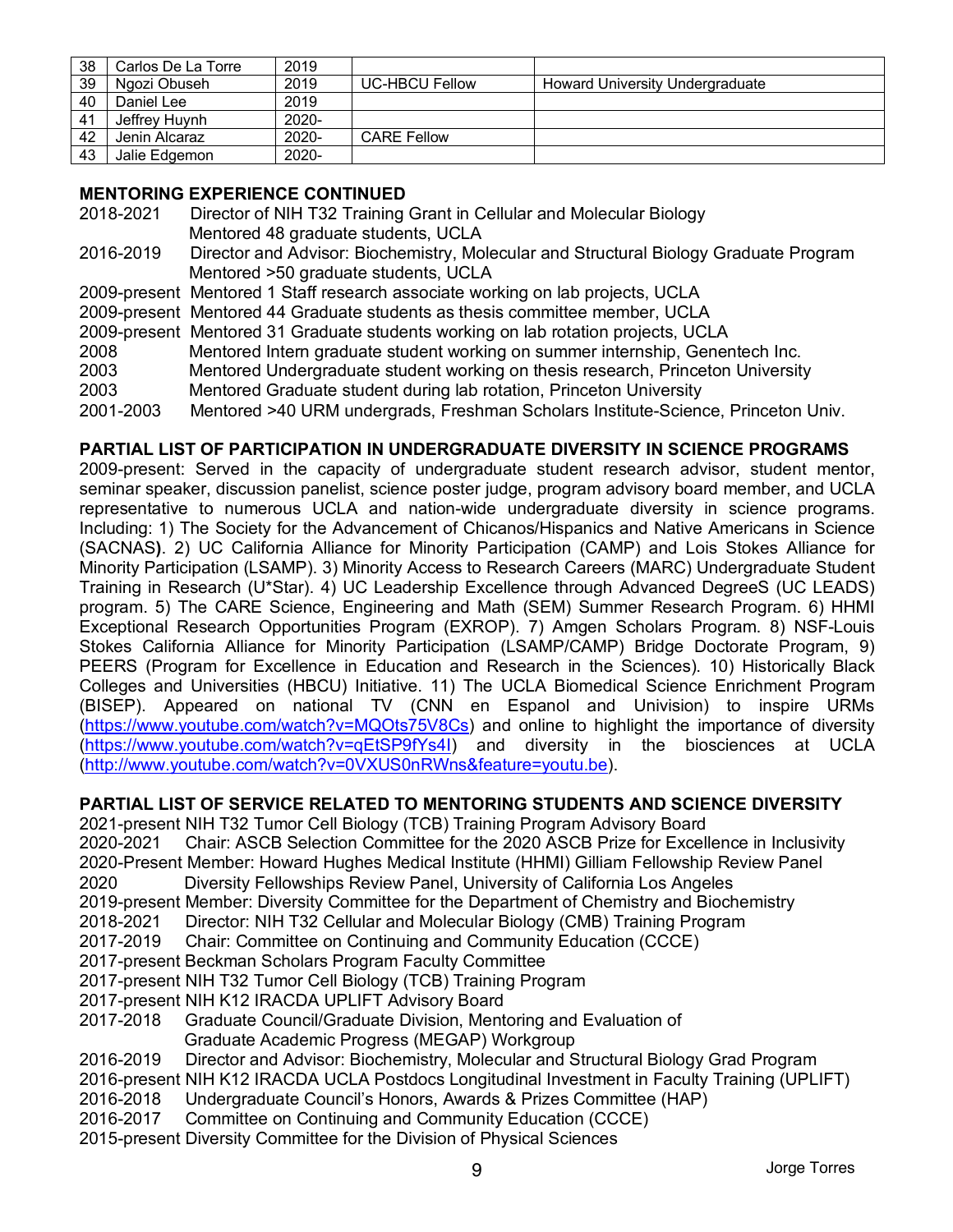2016 NIH-NIGMS Training, Workforce Development, and Diversity Programs (TWD-D)

2013-present NIH R25 IMSD Initiative for Maximizing Student Development Program

2013 NSF-LSAMP Bridge to The Doctorate Steering Committee

2010-present NIH T32 Chemistry-Biology Interface (CBI) Training Program

2010-present NIH T32 Cellular and Molecular Biology (CMB) Training Program

2010-present Recruitment and Interview >250 Diverse Students for Admission to UCLA Grad Programs

# **CAREER DEVELOPMENT AIMED AT IMPROVING MENTORING PRACTICES**

- 2019-2021 HHMI CIMER Mentor Training
- 2018 Advancing Mentoring Practices, NRMN Mentor Training
- 2018 Academic Leadership Training, Cottrell Scholars Collaborative
- 2017 Enhancing Student Success in Science Workshop
- 2010 Career Advancement for Scientists: Becoming Effective Leaders Workshop

## **DIVERSITY OUTREACH**

2021 Unstructured Conversation: UCLA Organization for Cultural Diversity in Science (OCDS). Met with members to discuss life experiences.

## 2021 Faculty Judge: UC CAMP/LSAMP

University of California, California Alliance for Minority Participation (CAMP) and Lois Stokes Alliance for Minority Participation (LSAMP) Statewide Symposium. University of California Riverside (online due to Covid-19).

2020 Panelist: American Society for Cell Biology (ASCB) 2020 meeting: "Organizing Inclusive & Effective Science Outreach" session. Discussed how to create effective and inclusive science outreach initiatives.

2020 Panelist: American Chemical Society (ACS) Bridge Project/Genentech Foundation: ACS Career Kick-Starter Workshop. Workshop to prepare ACS Bridge Fellows, graduate students, and postdoctoral scholars from underrepresented groups for careers in the chemical sciences. Shared personal career path, career advice, and skills that are critical to succeed in science.

2019 Video: "Fostering Inclusion and Diversity Through Research, Teaching, and Mentoring". Shown at the American Society for Cell Biology/European Molecular Biology Organization (ASCB/EMBO) meeting and online at: https://www.youtube.com/watch?v=qEtSP9fYs4I Video highlighted Jorge Torres's efforts to improve inclusion and diversity in science.

2019 Talk: "Graduate School Programs and Fellowships". As part of the UCLA Center for Community College Partnerships (CCCP) and the Academic Advancement Program (AAP), met with 70 community college STEM students (predominantly under-represented students) to discuss undergraduate fellowship opportunities, graduate school admissions, and graduate school fellowships.

2019 Talk: "Targeting the Cell Division Cycle in Cancer"

Historically Black Colleges and Universities (HBCU) Initiative

The goal of this initiative is to increase the number of students from Historically Black Colleges and Universities (HBCUs) enrolling in UC doctoral programs. This effort supports UCLA's and UC's diversity goals and values, and contributes to the excellence of the university.

2019 Mentor: Historically Black Colleges and Universities (HBCU) Initiative The goal of this initiative is to increase the number of students from Historically Black Colleges and Universities (HBCUs) enrolling in UC doctoral programs. This effort supports UCLA's and UC's diversity goals and values, and contributes to the excellence of the university. Mentored URM undergraduate student during Summer of 2019.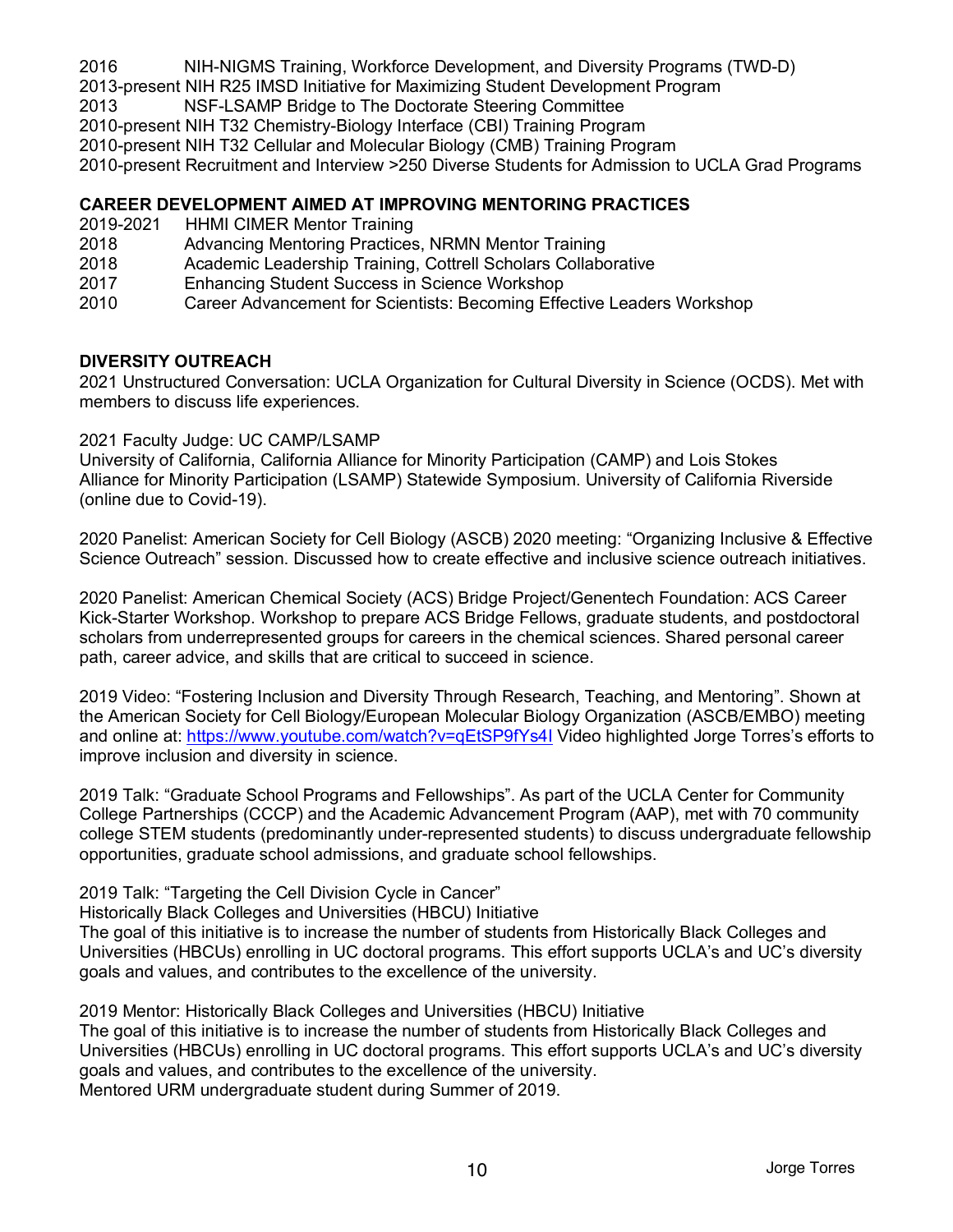2019 Faculty participant: UCLA Society for the Advancement of Chicanos/Hispanics and Native Americans in Science (SACNAS) and UCLA Organization for Cultural Diversity in Science (OCDS) Community College Day. Met with prospective community college transfer students to discuss discus research, career development, and academics.

2018 Talk: "Chemical and Proteomic Dissection of Cancer Cell Division"

UCLA Society for the Advancement of Chicanos/Hispanics and Native Americans in Science (SACNAS) national meeting, purpose is to increase the participation of underrepresented minority (URM) groups in the sciences. Research talk and recruitment of students for the UCLA Biochemistry, Molecular, and Structural Biology (BMSB) graduate program and the UCLA NIH T32 Cellular and Molecular Biology (CMB) graduate student training program.

2017 Talk: "Chemical and Proteomic Dissection of Cell Division"

California State University, Los Angeles Minority Opportunities in Research (MORE) Seminar series targets undergraduate and graduate underrepresented minorities in the sciences that are actively conducting research and is a developmental activity that aims to change the role of students from audience into participants as critical listeners.

2017 Talk and Recruitment Outreach: "Chemical and Proteomic Dissection of Cell Division"

Diversity Recruitment for UCLA's BMSB Program

Recruitment of underrepresented minorities in the sciences at the University of Texas El Paso (UTEP) for UCLA's Biochemistry, Molecular and Structural Biology (BMSB) Program.

2017 Mentor: Amgen Scholars Program

The goal of this program is to train students interested in obtaining a Ph.D. in STEM fields. This program benefits students that face social, economic, educational or other obstacles, or have had to overcome them, to complete their education thus far.

Mentored URM undergraduate student during Summer of 2017.

2017 Talk: "Targeting the Cell Division Cycle in Cancer"

Historically Black Colleges and Universities (HBCU) Initiative

The goal of this initiative is to increase the number of students from Historically Black Colleges and Universities (HBCUs) enrolling in UC doctoral programs. This effort supports UCLA's and UC's diversity goals and values, and contributes to the excellence of the university.

2017 Mentor: Historically Black Colleges and Universities (HBCU) Initiative The goal of this initiative is to increase the number of students from Historically Black Colleges and Universities (HBCUs) enrolling in UC doctoral programs. This effort supports UCLA's and UC's diversity goals and values, and contributes to the excellence of the university. Mentored URM undergraduate student during Summer of 2017.

2017 UCLA representative: UC CAMP/LSAMP

University of California, California Alliance for Minority Participation (CAMP) and Lois Stokes Alliance for Minority Participation (LSAMP) Symposium. University of California Irvine.

2016 Faculty career panel: Biomedical Science Enrichment Program (BISEP) Program is focused on increasing the numbers of underrepresented students pursuing research-based careers.

2016 Radio interview: ESPN Deportes National/international interview on Dr. Torres' cancer research program.

2016 Talk: "Chemical and Proteomic Dissection of Cell Division" Historically Black Colleges and Universities (HBCU) Initiative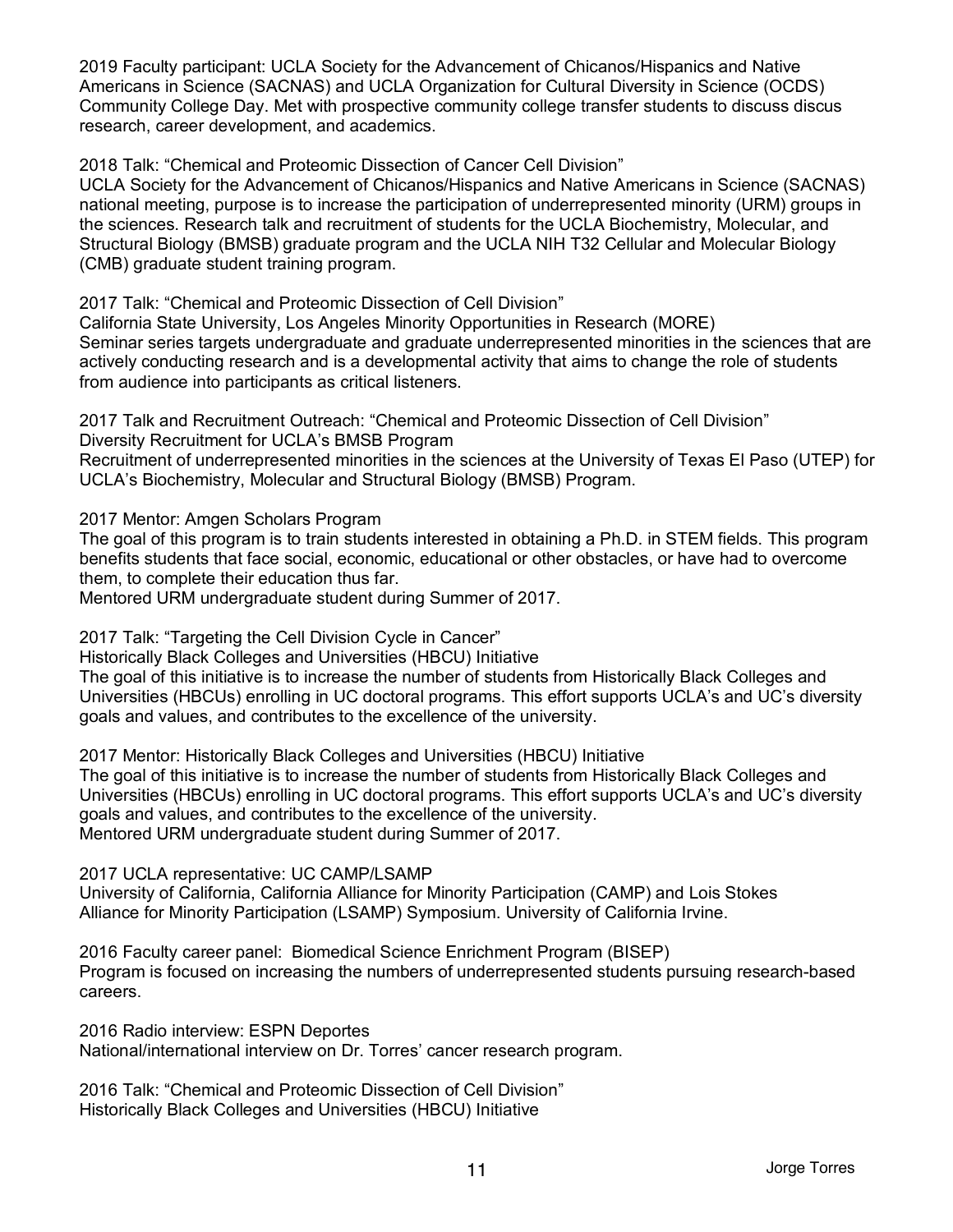The goal of this initiative is to increase the number of students from Historically Black Colleges and Universities (HBCUs) enrolling in UC doctoral programs. This effort supports UCLA's and UC's diversity goals and values, and contributes to the excellence of the university.

2016 Mentor: Historically Black Colleges and Universities (HBCU) Initiative The goal of this initiative is to increase the number of students from Historically Black Colleges and Universities (HBCUs) enrolling in UC doctoral programs. This effort supports UCLA's and UC's diversity goals and values, and contributes to the excellence of the university. Mentored URM undergraduate student during Summer of 2016.

2016 UCLA representative: UC CAMP/LSAMP University of California, California Alliance for Minority Participation (CAMP) and Lois Stokes Alliance for Minority Participation (LSAMP) Symposium. University of California Irvine.

2016 Speaker: PEERS (Program for Excellence in Education and Research in the Sciences) Program is focused on promoting the success of underrepresented minority and underserved science students at UCLA.

2015-2016 Mentor: MARC (Minority Access to Research Careers) Mentored URM undergraduate research student

2015 Mentor: Historically Black Colleges and Universities (HBCU) Initiative The goal of this initiative is to increase the number of students from Historically Black Colleges and Universities (HBCUs) enrolling in UC doctoral programs. This effort supports UCLA's and UC's diversity goals and values, and contributes to the excellence of the university. Mentored URM undergraduate student during Summer of 2015.

2015 Mentor: UC LEADS

University of California Leadership Excellence through Advanced Degrees (UC LEADS). Mentored undergraduate student during Summer of 2015.

2015 Mentor: Los Angeles Center for Enriched Studies (LACES) High school summer intern program. Mentored 2 high school students during Summer of 2015.

2015-present Member: Diversity Committee for the Division of Physical Sciences at UCLA.

2014 Faculty participant: ACS-UCLA Outreach and Diversity Day

Met with students to discuss and provide insight into the application process of applying to the Biochemistry, Molecular, and Structural Biology (BMSB) Ph.D. program. Shared my own trajectory in science and research interests. UCLA Department of Chemistry and Biochemistry.

2014 Video participant: UCLA Promotional Video for SACNAS 2014 National Conference UCLA Society for the Advancement of Chicanos and Native Americans in Science (SACNAS). The purpose of the video was to promote UCLA as a diverse world leading research and academic institution invested in promoting diversity in the STEM (science, technology, engineering, and mathematics) fields. Link to Video: http://www.youtube.com/watch?v=0VXUS0nRWns&feature=youtu.be University of California Los Angeles.

2014 UCLA representative: UC CAMP/LSAMP

University of California, California Alliance for Minority Participation (CAMP) and Lois Stokes Alliance for Minority Participation (LSAMP) Symposium. University of California Irvine.

2013-present Steering committee member: NSF-Louis Stokes California Alliance for Minority Participation (LSAMP/CAMP) Bridge to the Doctorate Program at UCLA.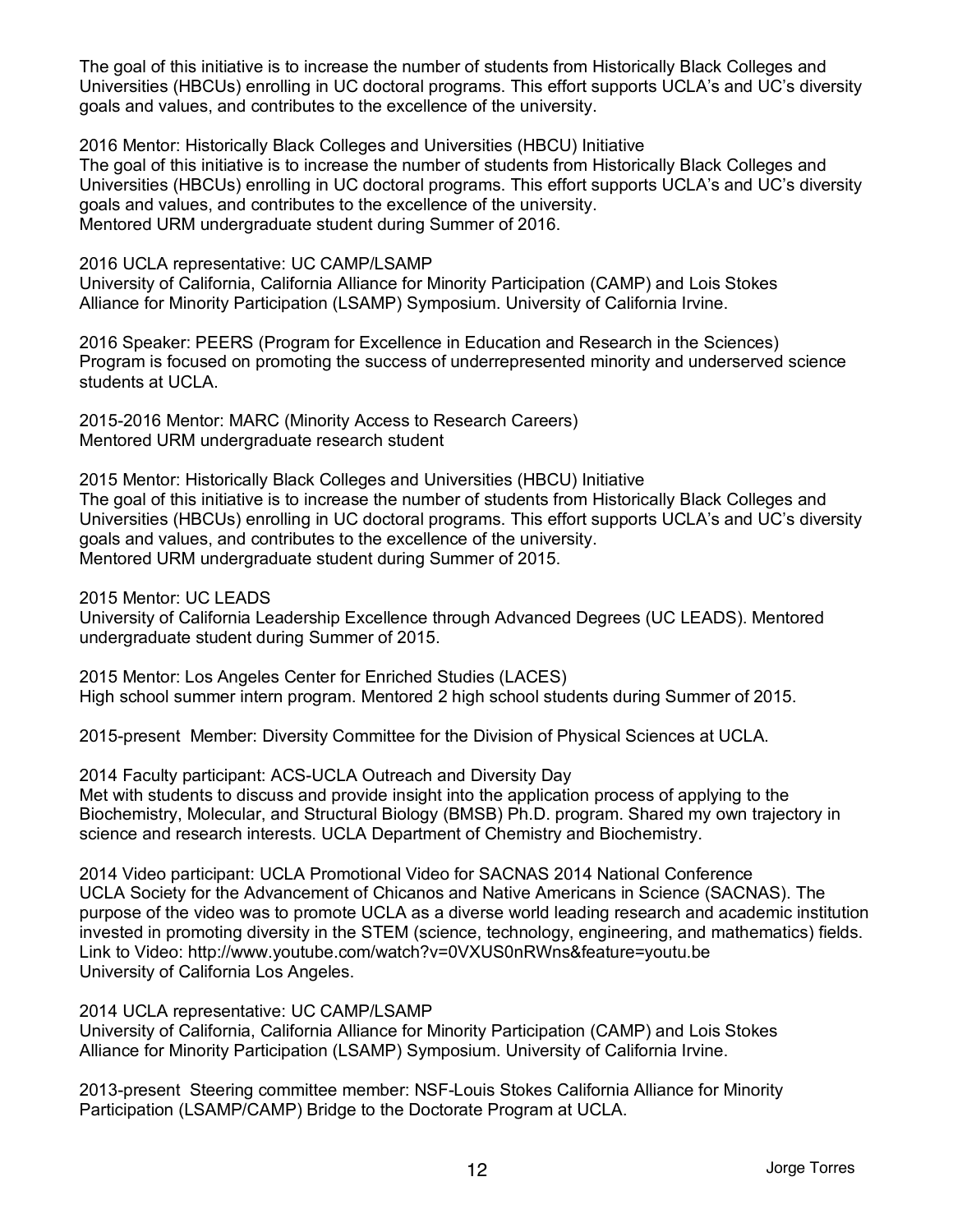2013 Mentor: UC LEADS

University of California Leadership Excellence through Advanced Degrees (UC LEADS). Mentored undergraduate student during Summer of 2013.

2013 Speaker: Project STEPS/ Los Angeles Unified School District (LAUSD) Parent Outreach Symposium. STEPS/LAUSD invites students from underrepresented communities who are interested in science to UCLA to perform science experiments.

2013 UCLA representative: UC LEADS University of California Leadership Excellence through Advanced Degrees (UC LEADS) Research and Leadership Symposium. University of California Santa Cruz.

2013 UCLA representative: UC CAMP/LSAMP University of California, California Alliance for Minority Participation (CAMP) and Lois Stokes Alliance for Minority Participation (LSAMP) Symposium. University of California Irvine.

2012 TV interview: Univision National/international interview on Dr. Torres' research program. Link to interview: https://www.youtube.com/watch?v=MQOts75V8Cs

2012 TV interview: CNN en Espanol National/international interview on Dr. Torres' research program.

2012 Talk: "Novel drugs in the Treatment of Cancer" UCLA Bridge Program, purpose is to increase underrepresented minorities (URMs) in the biomedical sciences. Pierce College.

2012 Talk: "Small Molecule Inhibitors of Cell Division" UCLA Summer Program for Undergraduate Research (SPUR), University of California Los Angeles.

2012 Panelist: Discussion with underrepresented minority (URM) groups in the sciences. UCLA Bridge Program, University of California Los Angeles.

2011 Talk: "Small Molecule Inhibitors of Cell Division" UCLA Society for the Advancement of Chicanos and Native Americans in Science (SACNAS), University of California Los Angeles.

2010 Talk: "Targeting the Cell Division Machinery in Cancer" UCLA Minority Access to Research Careers (MARC), University of California Los Angeles.

*Prior to UCLA*

2008 Minority postdoctoral fellow/summer intern recruitment, Genentech Inc.

2003 Minority student recruitment, Princeton University Graduate School

1998 Minority student recruitment, Educational Opportunity Program, University of California, Santa Barbara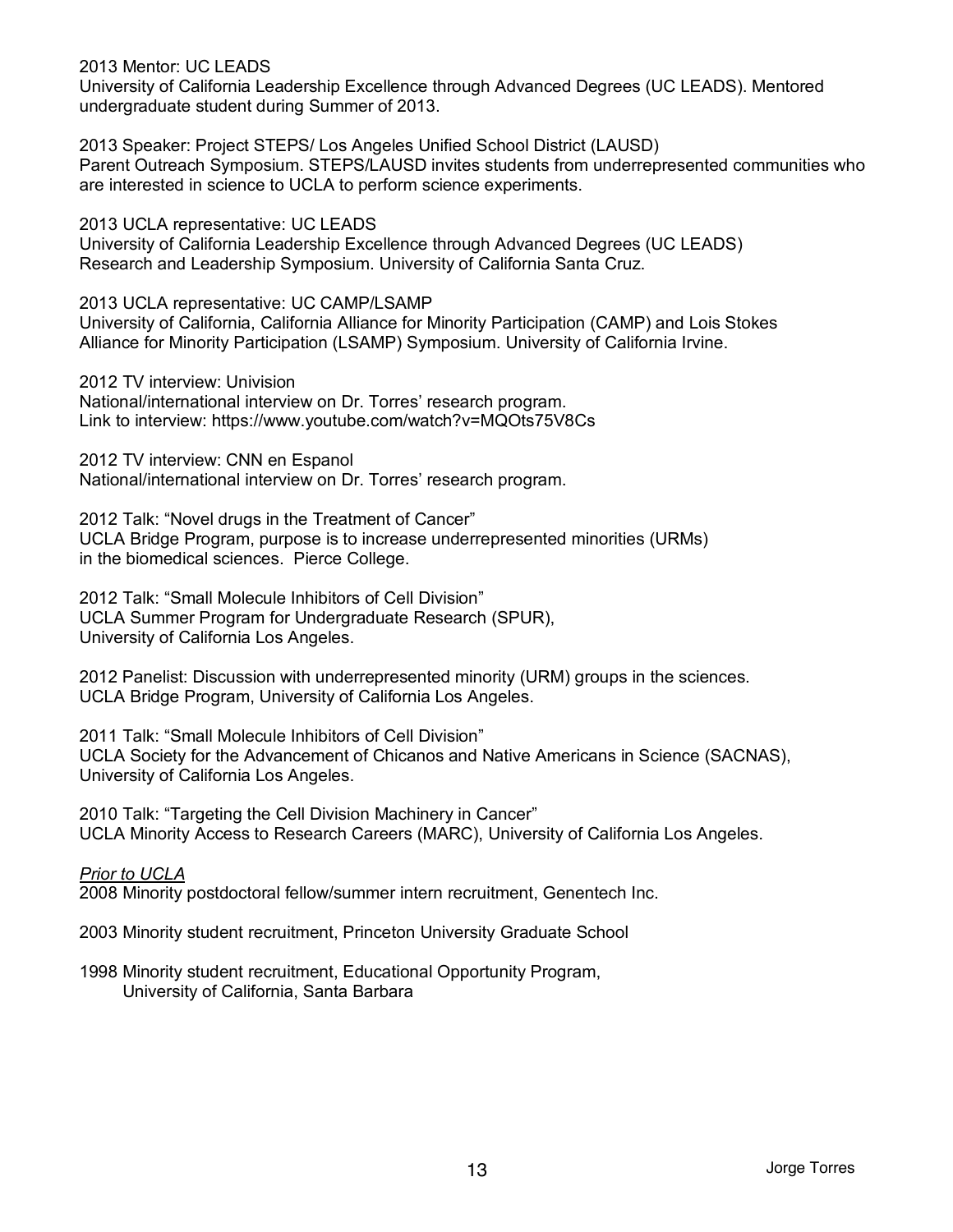### **DEPARTMENTAL AND UNIVERSITY SERVICE (Not related to diversity or mentoring)**

### *Department of Chemistry and Biochemistry*

2019-present Chemistry and Biochemistry Safety Committee

2019-present Chemistry Division Instrumentation Committee

2012-present Chemistry and Biochemistry Undergraduate Labs Committee

2012-2013 Biochemistry Division Faculty Search Committee 2

2011-2012 Biochemistry Division Faculty Search Committee 1

2009-2019 Biochemistry Division Instrumentation Committee

### *UCLA Campus-wide*

2014 COR Faculty Grant Program Reviewer

2013-2016 Legislative Assembly Representative, Chemistry and Biochemistry

### *UCLA Undergraduate, Graduate, and Medical Student Research Programs*

- 2015 UCLA IMSD NIH Grant Renewal Site Review, Young Professor Panel
- 2015 UCLA CMB Program NIH Grant Renewal Site Review, Young Professor Panel
- 2014 UCLA CBI Program NIH Grant Renewal Site Review, Young Professor Panel
- 2013 UCLA MSTP NIH Grant Renewal Site Review, Young Professor Panel

*UCLA Jonsson Comprehensive Cancer Center*

- 2013 UCLA JCCC NIH Renewal Site Review, MSSR User Panel
- 2011-2013 UCLA JCCC-TORI Labs Site Review, Interaction Panel
- 2013 UCLA JCCF Grant Reviewer

## **EXTERNAL SERVICE (Not related to diversity or mentoring)**

*Societies & Meetings*

- 2021-present Member: American Society for Cell Biology (ASCB)
	- Awards Coordination Committee (ACC)
- 2020-present Associate Editor, Molecular Biology of the Cell (MBoC)
- 2020-Present Co-Chair: American Society for Cell Biology (ASCB/EMBO) Cell Bio 2020 and 2021 Meeting Symposiums in "Cells in Distress and Disease"
- 2019-present Program Committee Member: American Society for Cell Biology (ASCB/EMBO) Cell Bio 2020 and 2021 Meetings
- 2017-present American Society for Cell Biology (ASCB) UCLA Ambassador

| 2017 | Co-chair: American Society for Cell Biology (ASCB/EMBO) Meeting |
|------|-----------------------------------------------------------------|
|      | Mini-symposium: "Ensuring Fidelity of Chromosome Segregation"   |

- *Grants, Papers, Promotion Reviewer*
- 2021 NIH- Maximizing Investigators' Research Award C (MRAC) Study Section, Ad Hoc Reviewer
- 2021 American Institute of Biological Sciences (AIBS),
- Scientific Peer Advisory and Review Services (SPARS), Ad Hoc Reviewer
- 2021 Research Corporation for Science Advancement (RCSA), Ad Hoc Reviewer
- 2021 UCSF Faculty Advancement Review, Ad Hoc Reviewer
- 2021 NIH- ZRG1 CB-C (02) M SEP Receptors, Cell Cycle, Cytoskeleton and Membranes Study Section, Ad Hoc Reviewer
- 2020 NIH-ZRG1 OTC-A (80) SEP NIH Research Enhancement Award (R15) in Oncological Sciences Study Section, Ad Hoc Reviewer
- 2018 NIH-NIGMS Nuclear and Cytoplasmic Structure/Function and Dynamics (NCSD) Study Section, Ad Hoc Reviewer
- 2017 NIH-NIGMS Cell Biology and Regulatory Systems (CSRS) Study Section, Ad Hoc Reviewer
- 2016 World Wide Cancer Research, Ad Hoc Reviewer
- 2013-2014 Research Corporation for Science Advancement (RCSA), Ad Hoc Reviewer
- 2010-present Scientific Journals: PNAS, Nature Chem. Biol., ACS Chem Biol, Med Chem Res, etc.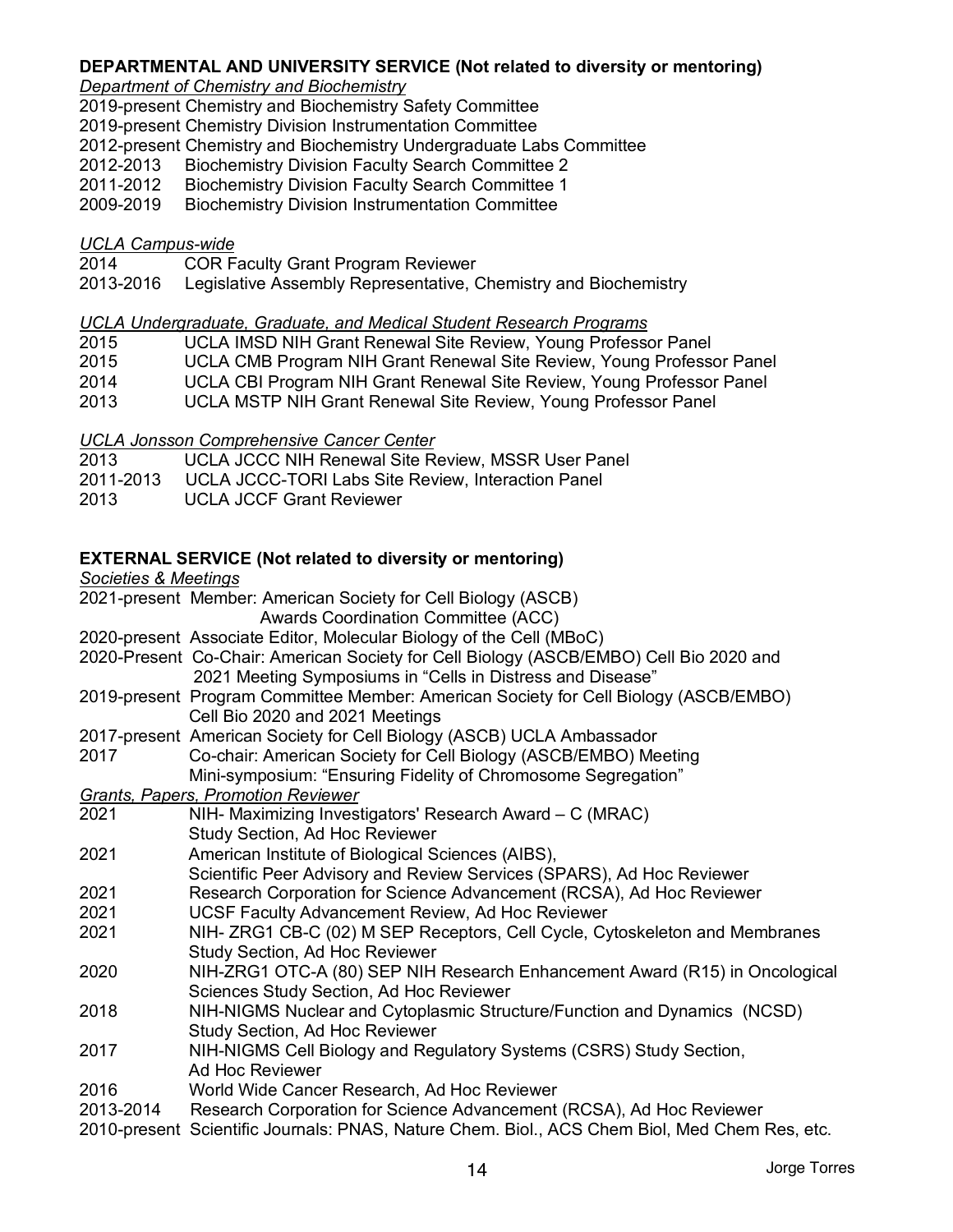# **TALKS**

2021 Talk: "Human Cell Division: Implications for the Treatment of Cancer" Keynote Speaker: American Cancer Society California Legislative Ambassador Summit 2020 Talk: "Dissecting the Mechanisms of Cell Division" UCLA Molecular Biology Institute (MBI) 2019 Talk: "Dissecting the Mechanisms of Cell Division" American Society for Biochemistry and Molecular Biology (ASBMB) Annual Meeting 2019 Talk: "Chemical and Proteomic Dissection of Cancer Cell Division" Indiana University School of Medicine 2018 Talk: "Chemical and Proteomic Dissection of Cancer Cell Division" Society for the Advancement of Chicanos/Hispanics and Native Americans in Science (SACNAS) Annual Meeting 2017 Talk: "Identification and Characterization of Novel Spindle Assembly Checkpoint Components", American Society for Cell Biology (ASCB) Annual Meeting, Cell Division Symposium Co-chair and Speaker 2017 Talk: "Targeting the Cell Division Cycle in Cancer" California State University Los Angeles 2017 Talk: "Targeting the Cell Division Cycle in Cancer" University of Texas El Paso, Border Biomedical Research Center 2017 Talk: "Targeting the Cell Division Cycle in Cancer" UC Wide Drug Discovery Symposium, UCLA 2016 Talk: "Human Cell Division: Implications for the Treatment of Cancer" American Cancer Society Cancer Action Network Legislative Ambassador Summit 2015 Talk: "Chemical and Proteomic Dissection of Cell Division" University of Toronto, Departments of Biochemistry and Molecular Genetics 2015 Talk: "Chemical and Proteomic Dissection of The Cell Cycle" University of California Santa Cruz, Department of Chemistry and Biochemistry 2015 Talk: "Chemical and Proteomic Dissection of The Cell Cycle" University of Massachusetts, Department of Molecular, Cell and Cancer Biology 2015 Talk: "Chemical and Proteomic Dissection of The Cell Cycle" University of California Berkeley, Department of Plant and Microbial Biology 2015 Talk: "Chemical and Proteomic Dissection of Cell Division: Implications for Cancer Therapy", UCLA Molecular Biology Institute (MBI) 2015 Talk: "Chemical and Proteomic Dissection of Cell Division: Implications for Cancer Therapy", UCLA Department of Chemistry and Biochemistry 2014 Talk: "Chemical and Proteomic Dissection of Cell Division" Northwestern University, Department of Molecular Biosciences 2014 Talk: "Chemical and Proteomic Dissection of The Cell Cycle" University of Notre Dame, Department of Chemistry and Biochemistry 2014 Talk: "Chemical and Proteomic Dissection of The Cell Cycle" Cleveland Clinic Lerner Research Institute, Department of Cancer Biology 2014 Talk: "Chemical Dissection of The Cell Cycle" Cold Springs Harbor Laboratory Cell Cycle Meeting 2014 Talk: "Discovery of New Drugs to Combat Cancer" American Cancer Society Survivor Kickoff 2013 Talk: "Integrating Chemical Biology into Research-based Discovery Learning" Cottrell Scholar Conference, "Connecting Educators, Building Communities" 2013 Talk: "Targeting Cancer Cell Division" Stanford University School of Medicine, Cancer Cell Biology Program 2013 Ambassador/Talk: "New Drugs to Fight Cancer" UCLA Bruin Day 2013 Talk: "Targeting Cancer Cell Division"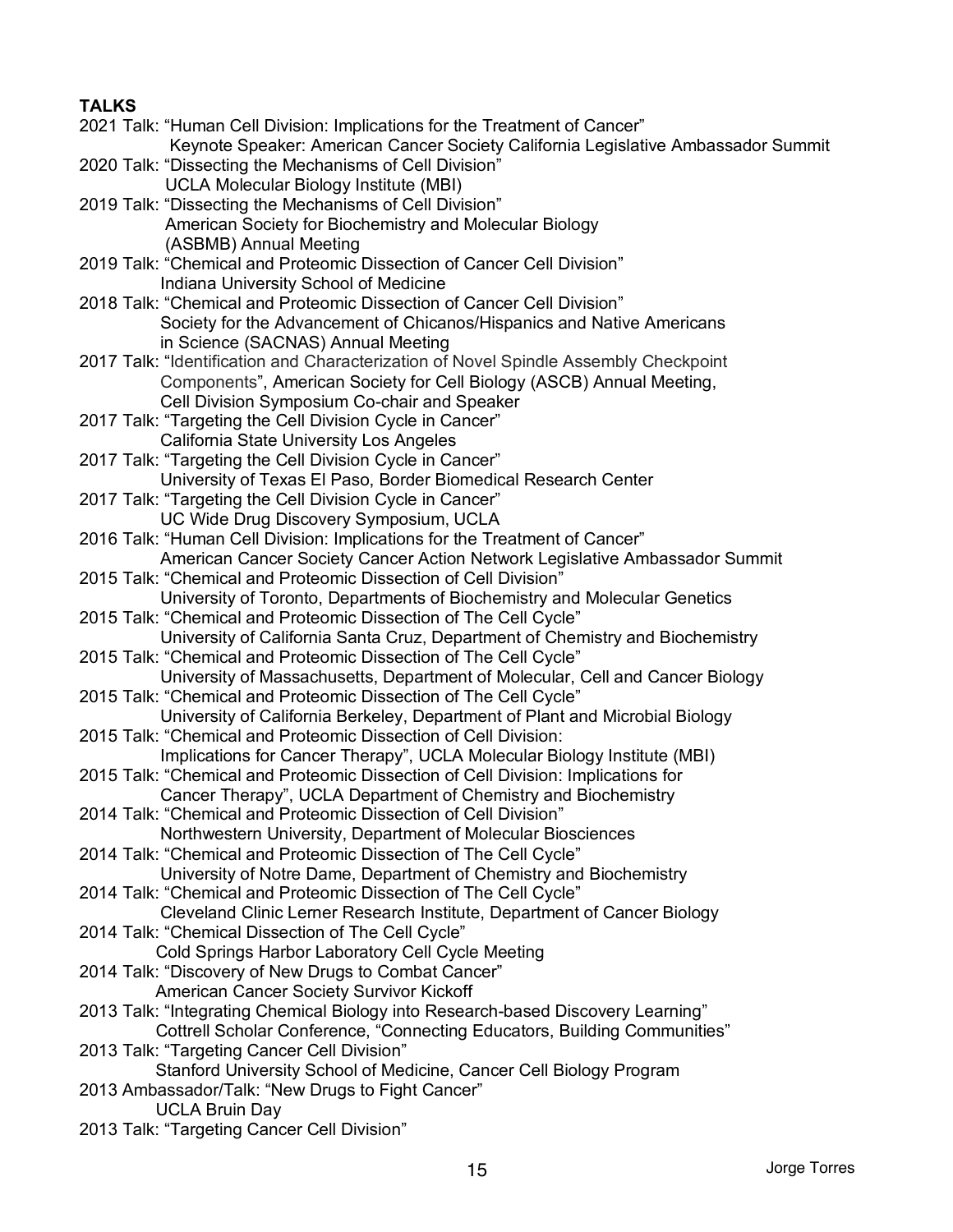UCLA Jonsson Comprehensive Cancer Center

- 2012 Talk: "Novel Anticancer Agents"
- UCLA Jonsson Comprehensive Cancer Center/TORI Labs Strategic Meeting
- 2012 Talk: "The STARD9 Kinesin is Required for Mitotic Progression"
	- Cold Springs Harbor Laboratory Cell Cycle Meeting
- 2012 Talk: "Small Molecule Inhibitors of Cell Division" Trinity University, Chemistry Department
- 2012 Talk: "Targeting the Cell Division Machinery in Cancer" UCLA Cancer and Stem Cell Program
- 2011 Talk: "Targeting the Cell Division Machinery in Cancer" UCLA ACCESS Retreat
- 2011 Talk: "Targeting the Cell Division Machinery in Cancer" UCLA Molecular Biology Institute (MBI) Retreat
- 2011 Talk: "Enzymatic Activities in Cell Division and Cancer" California State University Los Angeles, Chemistry Department
- 2010 Talk: "Novel Enzymes Controlling Cell Division" UCLA Molecular Biology Institute (MBI) Faculty Seminar
- 2009 Talk: "Proteomic and Functional Characterization of the Mitotic Spindle" UCLA Jonsson Comprehensive Cancer Center
- 2009 Talk: "PP2A regulates the association of the APC/C with mitotic spindle poles" EMBO Research Conference, Netherlands

## *Talks and Posters Prior to UCLA*

*2008 Poster:* "Proteomic and functional characterization of the mitotic spindle" ASCB Research Conference

- *2008 Talk:* "Identification of KifX, a novel mitotic kinesin necessary for spindle assembly " Genentech Postdoctoral Offsite
- *2008 Poster:* "PP2A regulates the association of the APC/C with mitotic spindle poles" Cold Springs Harbor Laboratory Cell Cycle Meeting
- *2007 Poster:* "Proteomic and functional characterization of the mitotic spindle" FASEB Summer Research Conference, Mitosis: Spindle Assembly and Function
- *2006 Poster:* "Identification of novel proteins involved in mitotic spindle assembly" ASCB Research Conference
- *2006 Poster:* "Identification of mitotic microtubule associated proteins" Cold Springs Harbor Laboratory Cell Cycle Meeting
- *2005 Talk:* "PP2A regulates the association of the APC/C with mitotic spindle poles" Genentech Postdoctoral Offsite
- *2005 Poster:* "Identification of mitotic microtubule associated proteins" ASCB Research Conference
- *2003 Talk: "*The Rrm3p DNA helicase promotes genomic stability" Princeton University Molecular Biology Retreat
- *2002 Poster:* "Understanding *rrm3 sgs1* synthetic sickness in *Saccharomyces cerevisiae*" Keystone Research Conference, DNA Helicases, Cancer and Aging
- *2001 Poster:* "Understanding *rrm3 sgs1* synthetic sickness in *Saccharomyces cerevisiae*" FASEB Research Conference, Helicases: Roles in Human Diseases
- *1998 Talk:* "Isolation of Telomere Growth Inhibited Forever (TGIF) mutants in *T. thermophila"* UCSB Undergraduate Research Colloquium
- *1997 Talk:* "Analysis of Telomerase RNA substitution mutants in *T. thermophila"*  UCSF Summer Research Training Program
- *1997 Talk*: "The *Tetrahymena thermophila* genome project" UCSB Undergraduate Research Colloquium
- *1995 Talk:* "Anthropogenic effects on the sea anemone *Anthopleura elegantissima"* **UCSB Undergraduate Research Colloquium**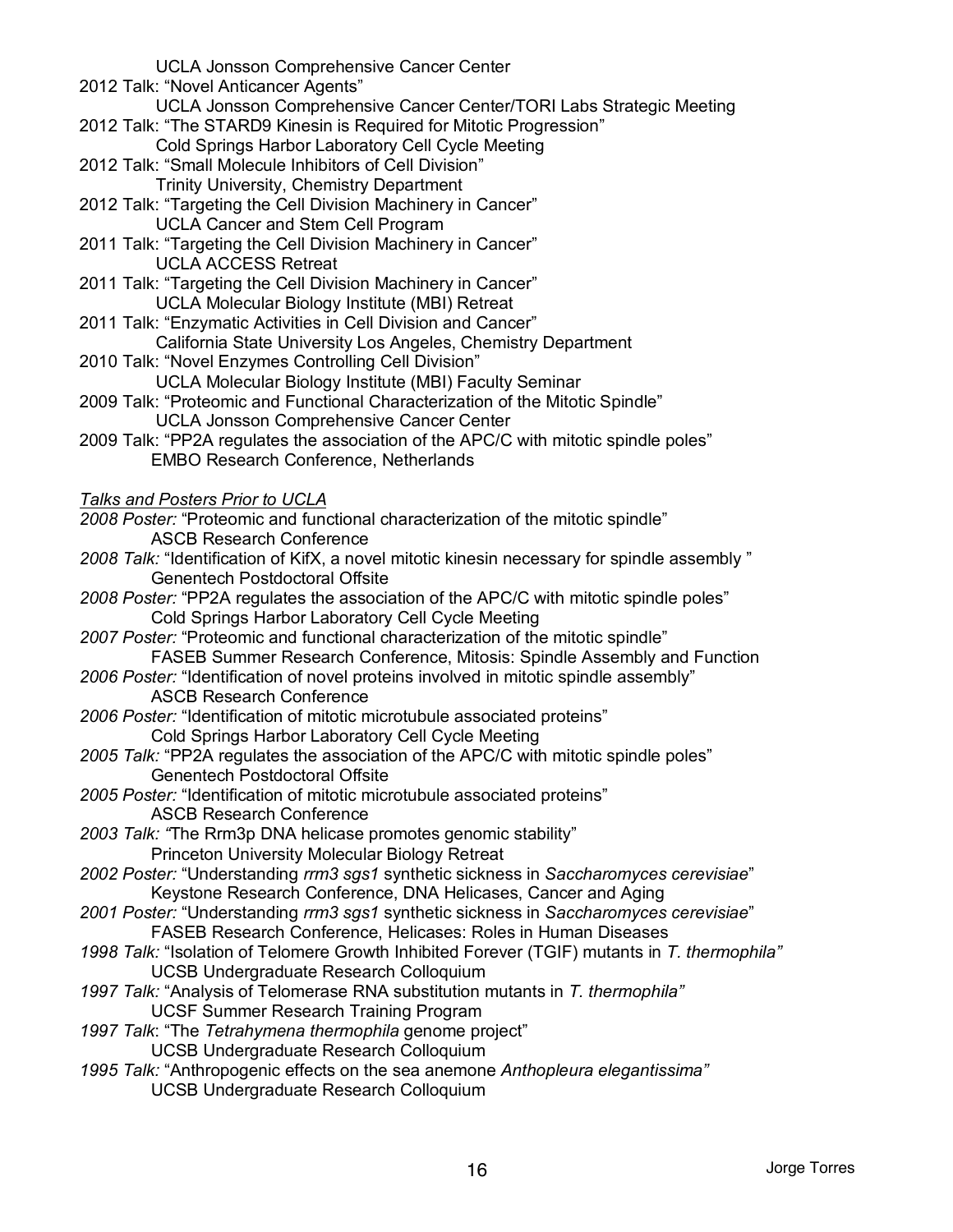# **FUNDING**

### **Ongoing Research Support**

Source: National Institutes of Health (NIH R35 GM139539) Title: Investigating the Cell Division Machinery Direct Costs: \$1,250,000 Dates: 03/01/2021-02/28/2026 Principle Investigator: Jorge Torres The major goal of this project is to characterize novel proteins that regulate cell division.

Source: National Science Foundation (NSF MCB1912837) Title: Mechanisms and Regulation of Cell Division Direct Costs: \$470,000 Dates: 07/01/2019-06/30/2023 Principle Investigator: Jorge Torres The major goal of this project is structure-function analysis of novel early spindle assembly enzymes.

Source: UCLA Physical Sciences Innovation and Entrepreneurship Fund Title: *In vivo* efficacy testing of MI-181 in patient-derived xenograft mouse models of ovarian cancer Direct Costs: \$75,000 Dates: 10/01/2019- Open Principle Investigator: Jorge Torres The major goal of this project is to test the *in vivo* efficacy of the antimitotic drug MI-181 in patientderived xenograft mouse models of ovarian cancers.

Source: Howard Hughes Medical Institute (GT11405) Title: Velasquez, Erick: James H. Gilliam Jr. Fellowship for Advanced Study Direct Costs: \$150,000 Dates: 09/01/2020-08/31/2023 Principle Investigator: Jorge Torres The majority of this funding is directed towards the research training of graduate student Erick Velasquez.

### **Recently Completed Research Support**

Source: National Institutes of Health (NIH R01 GM117475) Title: Novel Regulatory Factors of the Spindle Assembly Checkpoint Direct Costs: \$1,125,000 Dates: 03/01/2016-02/28/2021 Principle Investigator: Jorge Torres The major goal of this project is to characterize novel proteins that regulate the mitotic spindle assembly checkpoint.

Source: American Cancer Society (123880-RSG-13-398-01-CCG) Title: Molecular Analysis of STARD9, a Novel Target for Cancer Therapy Direct costs: \$600,000 Dates: 01/01/2014-12/31/2018 Principle Investigator: Jorge Torres

Source: Jonsson Cancer Center Foundation Title: Thermal Proteome Profiling to Define Novel Anticancer Drugs Mechanism of Action Direct Costs: \$50,000 (\$25,000/Co-PI) Dates: 08/01/2017-07/31/2018 Co-Principle Investigators: Jorge Torres and James A. Wohlschlegel